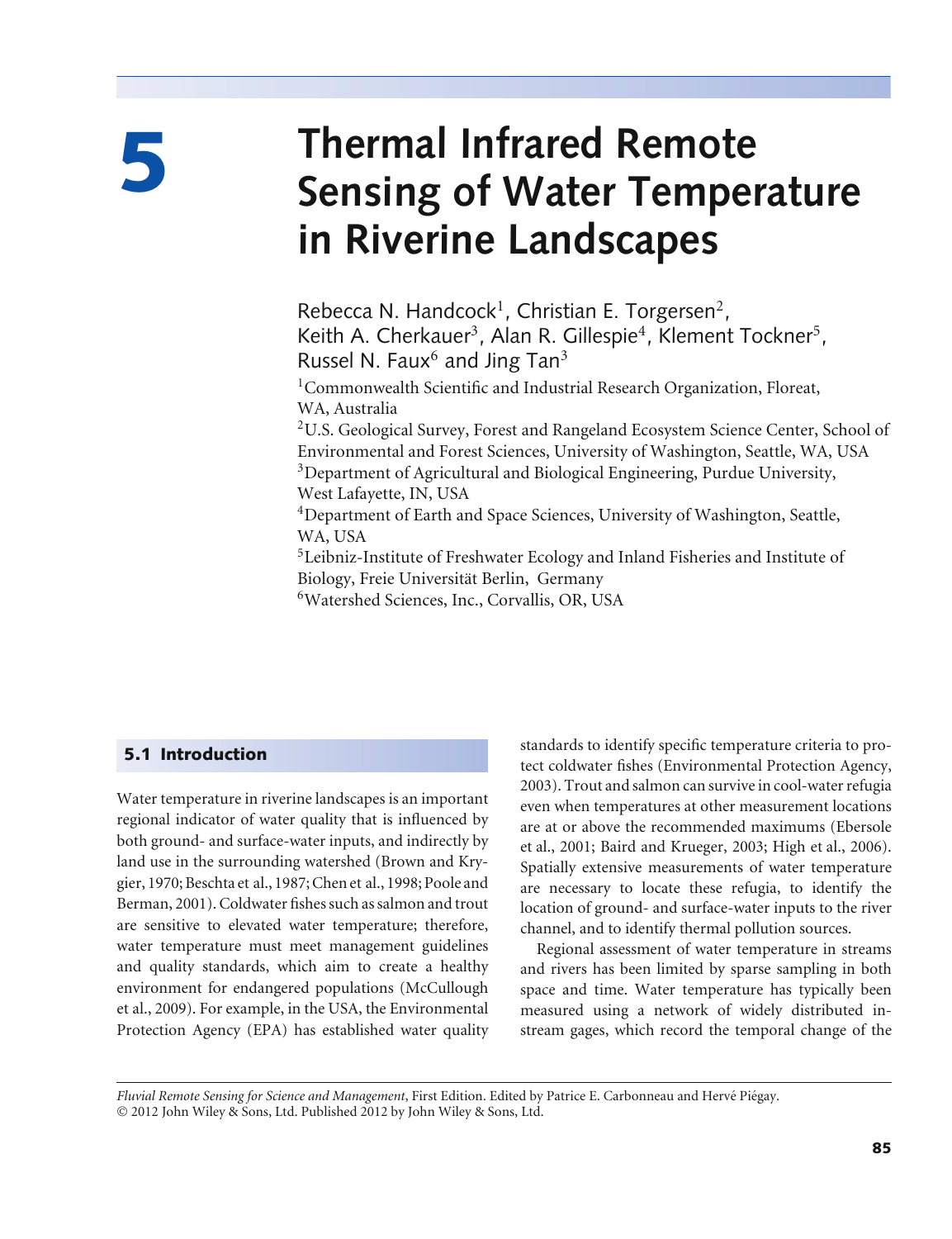| a)               |               | <b>Conventional Measurements</b>                                                                                                                                                                                                                                                                                                                                                                                                                                                                                                                                             | <b>TIR Remote Sensing</b>                                                                                                                                                                                                                                                                                                                                                                                                                                                                                                                                                                                                                                                                                                                                                                                                                                                                           |
|------------------|---------------|------------------------------------------------------------------------------------------------------------------------------------------------------------------------------------------------------------------------------------------------------------------------------------------------------------------------------------------------------------------------------------------------------------------------------------------------------------------------------------------------------------------------------------------------------------------------------|-----------------------------------------------------------------------------------------------------------------------------------------------------------------------------------------------------------------------------------------------------------------------------------------------------------------------------------------------------------------------------------------------------------------------------------------------------------------------------------------------------------------------------------------------------------------------------------------------------------------------------------------------------------------------------------------------------------------------------------------------------------------------------------------------------------------------------------------------------------------------------------------------------|
| Data acquisition | Advantages    | • Measurements can be made at any<br>point in the water column.<br>• Limited technical expertise is<br>needed to gather data.<br>• Data can be obtained under most<br>weather conditions including fog<br>and cloud cover.<br>• Continuous measurements are<br>possible using data loggers.<br>• Costs of collecting data can be<br>low, depending on the number of<br>instruments that must be<br>deployed.                                                                                                                                                                 | • An alternative to collecting validation data is to use existing networks of<br>in-stream data loggers.<br><b>Satellite</b><br>• Capability for regional coverage, repeat monitoring with systematic image<br>characteristics, and low cost.<br>• Data can be gathered across multiple scales from local (e.g. upwelling<br>ground-water) to regional (entire floodplains).<br>Airborne<br>• Can measure TIR images at fine pixel sizes suitable for narrower streams<br>and rivers.<br>Ground<br>• Instruments are easy to deploy and validate in situ; requires physical access<br>to the stream.                                                                                                                                                                                                                                                                                                |
|                  | Disadvantages | • Sparse sampling of $T_k$ in space.<br>• Gives limited information about<br>the spatial distribution of water<br>temperature. Data loggers can be<br>destroyed or removed by<br>vandalism or floods.<br>• Data are collected only at point<br>locations. Do not provide a view<br>the entire thermal landscape of<br>the river.<br>• Temperature gauges are typically<br>located in larger streams and<br>rivers.<br>• Calibration of thermometers is<br>still necessary.<br>• To collect spatially extensive<br>measurements, it is necessary to<br>deploy many personnel. | • Obtaining TIR images can be costly and complex, and temporally limited.<br>• Care must be taken in interpretation of TIR data under off-nadir<br>observation angles and with variable surface roughness (i.e. diffuse versus<br>specular reflections).<br><b>Satellite</b><br>• TIR images may not be available due to cloud cover, limited duty cycle of<br>platforms used to collect data (satellite orbits, or availability of aircraft).<br>Airborne<br>• Generally acquired over narrow swath widths covering small areas<br>compared to satellite data.<br>• Acquisition costs can be high, especially if multiple overlapping scan lines<br>are needed to create a mosaic.<br>Ground<br>• Can only view the water from specific locations along the stream.<br>• Observation angles need to be chosen carefully to reduce the effects of<br>reflections from objects along the river bank. |

**Table 5.1** Comparison of conventional measurements and TIR remote sensing for regional assessment of water temperature in rivers and streams.

| b)              |               | <b>Conventional Measurements</b>                                                                                                  | <b>TIR Remote Sensing</b>                                                                                                                                                                                                                                                                                                                                                                                                                                                                                                                                                     |
|-----------------|---------------|-----------------------------------------------------------------------------------------------------------------------------------|-------------------------------------------------------------------------------------------------------------------------------------------------------------------------------------------------------------------------------------------------------------------------------------------------------------------------------------------------------------------------------------------------------------------------------------------------------------------------------------------------------------------------------------------------------------------------------|
| Data Processing | Advantages    | • Standard data storage and<br>processing techniques can be used<br>(knowledge of the hydrological<br>system is still necessary). | • For applications in which having a non-absolute temperature is useful,<br>non-radiometrically corrected TIR images can be used to assess relative<br>spatial patterns within a single image.<br>• Validation is not required for applications that only need relative<br>temperatures.                                                                                                                                                                                                                                                                                      |
|                 | Disadvantages |                                                                                                                                   | • Interpretation of TIR image data to determine water temperature can be<br>complex and expensive, and requires trained technical expertise.<br>• Care must be taken to interpret TIR images within their terrestrial and<br>aquatic context.<br>• Radiometric correction is necessary to accurately retrieve quantitative<br>temperatures from TIR data accurately, but this can be time-consuming<br>and expensive.<br>• For data acquired from aircraft, changes in the stability of the aircraft as it<br>flies can require complex and costly post-processing of images. |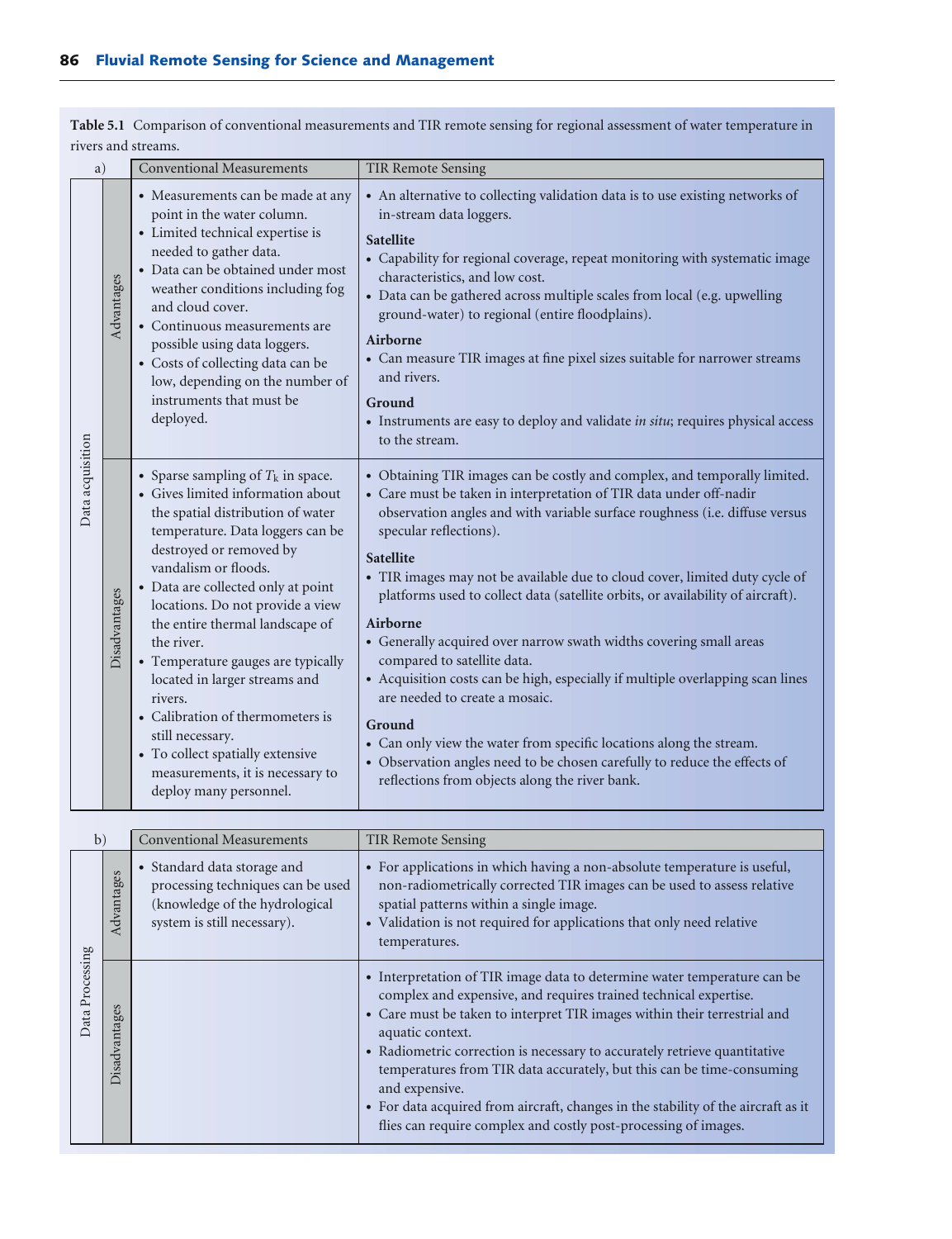#### **5 Thermal Infrared Remote Sensing of Water Temperature in Riverine Landscapes 87**

|                 |              | <b>Table 5.1</b> (continued).                                                                                                 |                                                                                                                                                                                                                                                                                                                                                                                                                                                                                                                                                                                                                                              |
|-----------------|--------------|-------------------------------------------------------------------------------------------------------------------------------|----------------------------------------------------------------------------------------------------------------------------------------------------------------------------------------------------------------------------------------------------------------------------------------------------------------------------------------------------------------------------------------------------------------------------------------------------------------------------------------------------------------------------------------------------------------------------------------------------------------------------------------------|
| $\mathcal{C}$ ) |              | <b>Conventional Measurements</b>                                                                                              | <b>TIR Remote Sensing</b>                                                                                                                                                                                                                                                                                                                                                                                                                                                                                                                                                                                                                    |
| Applications    | Advantages   | • $T_k$ can be measured directly,<br>which is both of interest<br>biologically and applicable to<br>management objectives.    | • Repeatable, spatially extensive, and systematic measurements.<br>• Can quantify spatial patterns of water temperature in streams, rivers, and<br>floodplains at scales ranging from less than 1 m to over 100 km.<br>• Can view the entire thermal landscape of the river, not just point locations.<br>• Consistent data source for entire floodplains and can be used to calibrate<br>stream temperature models.<br>• TIR image data and concurrent visible and NIR images (where available) can<br>be used to assess both the water surface and adjacent riparian areas.<br>• Repeat flights can be used to assess habitat degradation. |
|                 | isadvantages | • Difficult to collect spatially<br>extensive data to use to calibrate<br>stream temperature models for<br>entire watersheds. | $\bullet$ T <sub>r</sub> is measured at the surface layer of the water and may not be representative<br>of $T_k$ in the water column, which is of interest biologically.<br>• Trade-off between pixel-size (i.e. to identify spatial patterns and reduce<br>mixing with bank materials) and the cost of conducting broad-scale surveys.                                                                                                                                                                                                                                                                                                      |

bulk, or kinetic, temperature of the water  $(T_k)$  at specific locations. For example, the State of Washington (USA) recorded water quality conditions at 76 stations within the Puget Lowlands eco region, which contains 12,721 km of streams and rivers (Washington Department of Ecology, 1998). Such gages are sparsely distributed, are typically located only in larger streams and rivers, and give limited information about the spatial distribution of water temperature (Cherkauer et al., 2005).

Although hydrologists, ecologists, and resource managers are ultimately interested in  $T_k$  in the water column – because this is both biologically important and also the definition of temperature used for management purposes – measurements of radiant temperature  $(T_r)$ made at the water's surface using thermal infrared (TIR) remote sensing provide an attractive alternative to *in situ* measurement of  $T_k$ , if  $T_r$  measurements can be determined with suitable and known quality and detail. A key advantage of TIR remote sensing of  $T_r$  over conventional measurements of  $T_k$  is that it is possible to quantify spatial patterns of water temperature in rivers, streams, and floodplains, at multiple spatial scales throughout entire watersheds. However, remote sensing of water temperature can be time-consuming and costly due to the difficulties in obtaining images and the complexities of processing raw data to produce calibrated temperature maps. As will be explored in this chapter, understanding these benefits and limitations is necessary to determine whether thermal remote sensing of water temperature is suitable for water resource management applications (Table 5.1).

The goal of this chapter is to show how TIR measurements can be used for monitoring spatial patterns of water temperature in streams and rivers for practical applications in water resources management. We use the term 'water temperature' to refer specifically to water temperature of lotic systems ranging in size from streams to rivers. The chapter is divided into three parts. First, we examine the state of the science and application of TIR remote sensing of streams and rivers Section 5.2. Second, we explore the theoretical basis of TIR measurements of water temperature, data sources suitable for observing riverine landscapes, the required processing steps necessary to obtain accurate estimates of water temperature from TIR data, and the validation of such temperature estimates (Sections 5.3 to 5.6). Third, we show two examples of using TIR data to monitor water temperature in rivers of varying sizes (Sections 5.7 and 5.8). To illustrate the utility of TIR data for quantifying thermal heterogeneity over a range of spatial scales, we show very fine resolution  $(0.2-1 \text{ m})$  images of fine-scale hydrologic features such as groundwater springs and cold-water seeps. We also expand the scope to entire floodplains and river sections (1–150 km) to show characteristic patterns of lateral and longitudinal thermal variation in riverine landscapes. For TIR pixel sizes, we use the following terminology across a range of sensors and platforms: 'ultra-fine resolution' for pixel sizes of less than 1 m, 'very fine resolution' for pixel sizes of 1 to 5 m, 'fine resolution' for pixel sizes of 5 to 15 m, 'medium resolution' for pixel sizes of 15 to 100 m, and 'coarse resolution' for pixel sizes of greater than 100 m.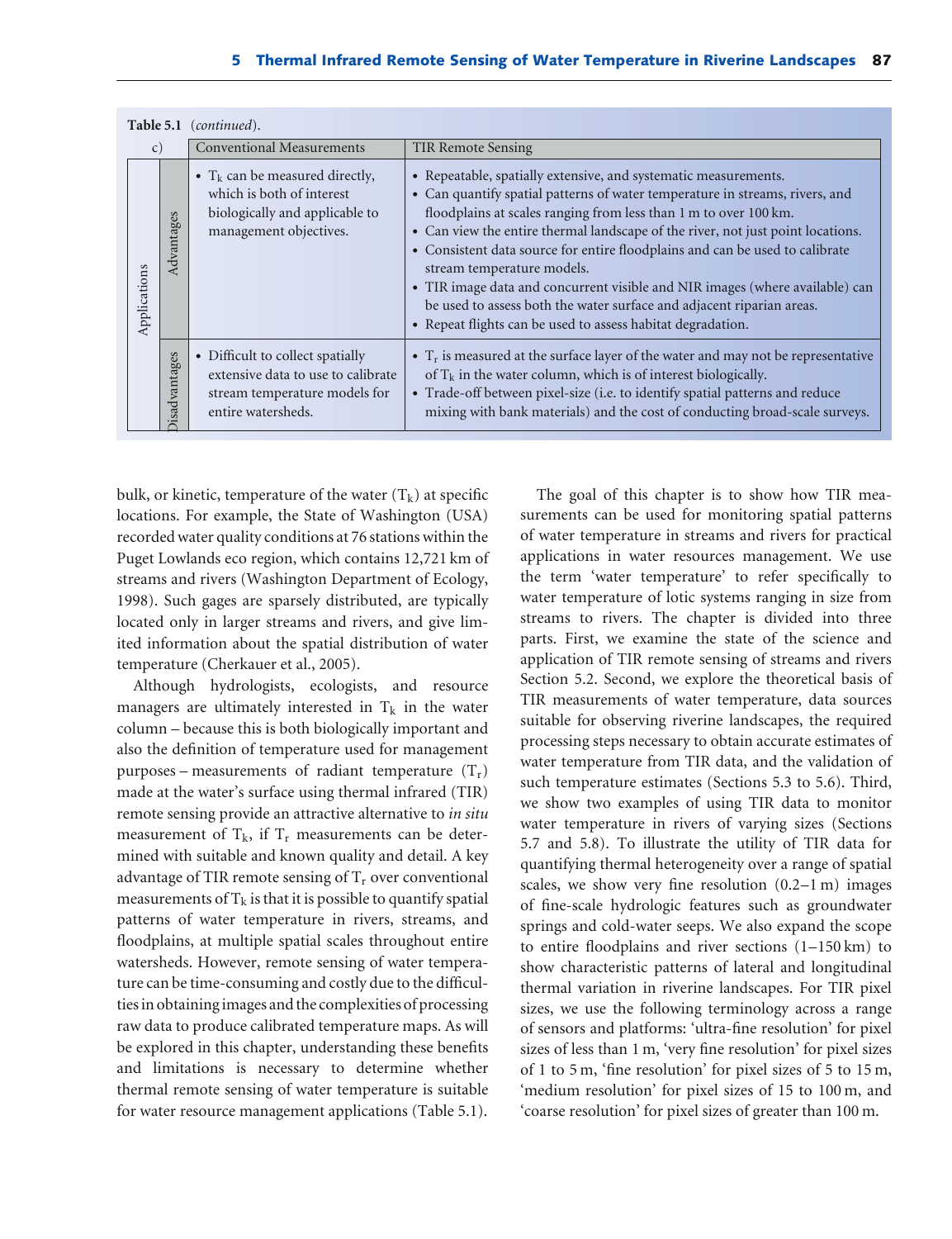# **5.2 State of the art: TIR remote sensing of streams and rivers**

The remote sensing of surface water temperature using measurements of emitted TIR radiation (3–14μm) can provide spatially distributed values of  $T_r$  in the 'skin' layer of the water (top 100μm). This is a well-established practice (Mertes et al., 2004), particularly in oceanography where daily observations of regional and global sea-surface temperature (SST) are made from satellites (Anding and Kauth, 1970; Emery and Yu, 1997; Kilpatrick et al., 2001; Parkinson, 2003). In the terrestrial environment, TIR remote sensing of surface water temperature initially focused on lakes (LeDrew and Franklin, 1985; Bolgrien and Brooks, 1992) and coastal applications such as thermal pollution from cooling water discharge from a nuclear power plant (Chen et al., 2003), but starting in the 1990s airborne TIR remote sensing has been conducted by government agencies over thousands of kilometers of rivers to monitor water quality, identify sources of coldwater inputs, and to develop spatially referenced river temperature models (Faux and McIntosh, 2000; Faux et al., 2001; Torgersen et al., 2001).

Applications of TIR technology to measure water temperature of rivers are diverse and have been employed in a wide variety of fluvial environments. Published examples of thermal maps can be found in the early 1970s (Atwell et al., 1971), and one of the earliest documented uses of TIR imaging to evaluate fish habitat in a river was by researchers in Australia, who identified cold groundwater inputs that were ostensibly important for the survival of rainbow trout (*Oncorhynchus mykiss*) in the Murray River (Hick and Carlton, 1991). The TIR images, collected from a fixed-wing aircraft mounted with a multispectral scanner, were particularly effective in the brackish sections of the Murray River where cool groundwater rose to the surface because it was less dense than saltwater. Subsequent work – like that in the Murray River – focused on thermal anomalies associated with wall-based channels, groundwater inputs, and thermal refugia important for salmon in the Pacific Northwest (USA) (Belknap and Naiman, 1998; Torgersen et al., 1999). The impetus for such work arose from the need to identify localised patches of cool water (e.g., Figure 5.1), but the utility of these data became even more apparent for assessing thermal diversity at broader spatial scales in the floodplain (e.g., Figures 5.2, 5.3, and 5.11) and longitudinally over tens of kilometers (Figure 5.4). Direct applications in fisheries continue to be conducted (Madej et al., 2006), but by far the most extensive use of TIR remote sensing has been by natural resource management agencies seeking to calibrate spatially explicit river temperature models for entire watersheds (Figure 5.4; Boyd and Kasper, 2003; Oregon Department of Environmental Quality, 2006). Prior to the availability of near-continuously sampled longitudinal water temperature data derived from airborne TIR remote sensing, discontinuities associated with groundwater inputs and hyporheic flow were very difficult to quantify empirically.



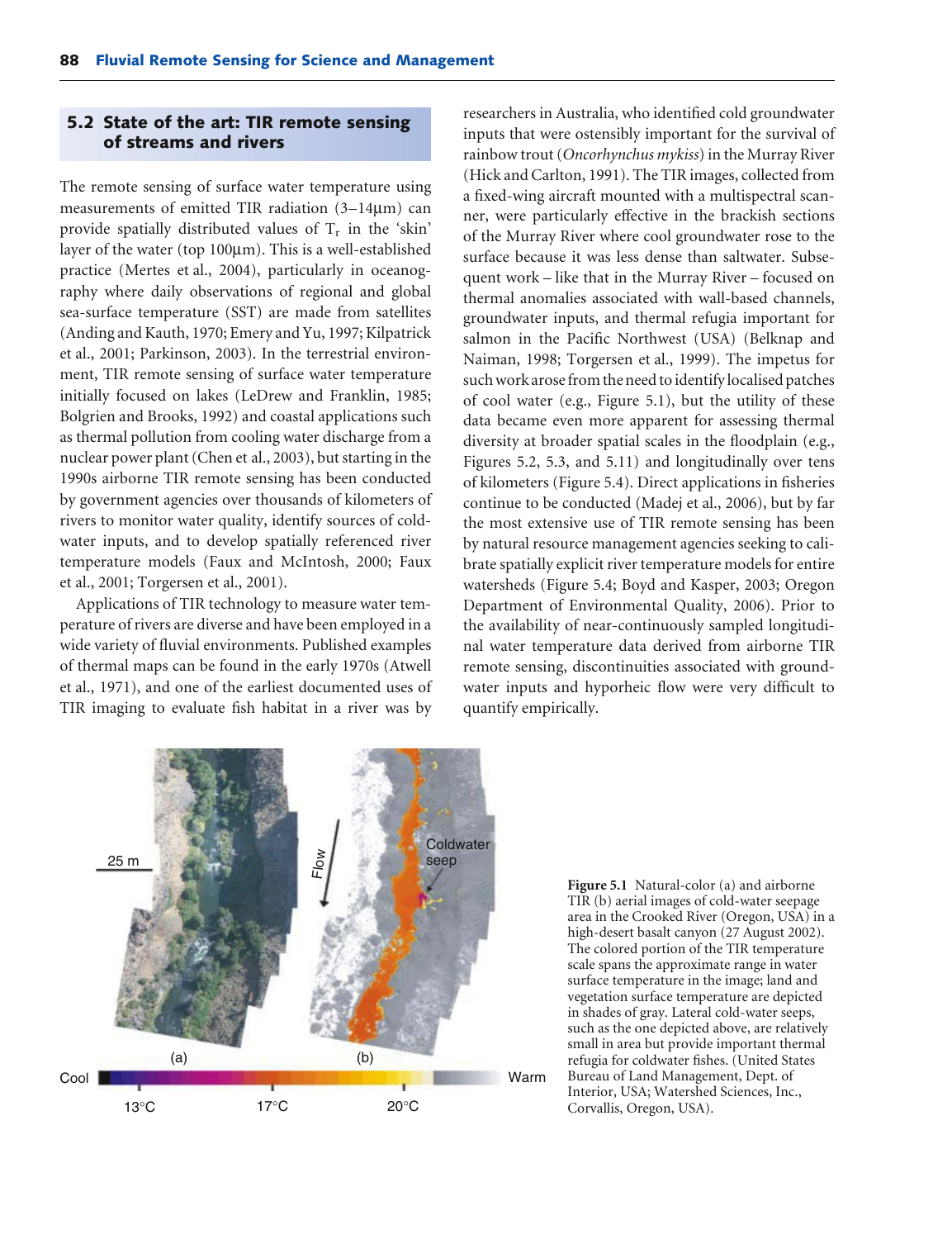

**Figure 5.2** Natural-color (a) and airborne TIR (b) aerial images of groundwater springs flowing into the upper Middle Fork John Day River (Oregon, USA) in a montane meadow (16 August 2003). See Figure 5.1 for clarification of color and grayscale thermal classification. Complex subsurface hydrologic flow paths and areas of increased soil moisture adjacent to the wetted channel are revealed by lower TIR land and vegetation radiant temperature (United States Bureau of Reclamation, Dept. of Interior, USA; Watershed Sciences, Inc., Corvallis, Oregon, USA).

In the last decade, the increased awareness of TIR technology, combined with technological advances that have made TIR imaging systems more stable, portable, and affordable, has led to novel applications in riverine ecology. Both airborne- and ground-based approaches have proven highly effective for identifying and mapping the extent of very-fine resolution thermal heterogeneity associated with point sources, hyporheic flow, discharge patterns, and geothermal inputs within the river channel (Burkholder et al., 2008; Cardenas et al., 2008; Dunckel et al., 2009; Cardenas et al., in press). Other studies have utilised the entire swath width of TIR imaging systems to assess thermal variation beyond the river channel and across the floodplain and adjacent riparian areas (Rayne and Henderson, 2004; Arrigoni et al., 2008; Smikrud et al., 2008; Cristea and Burges, 2009; Tonolla et al., 2010).

Recent developments in TIR remote sensing of rivers have expanded the area of interest beyond water surface temperature – but there is much to be learned from viewing the entire 'thermal landscape' of rivers, laterally, longitudinally, vertically, and temporally. The vertical and temporal dimensions of thermal diversity in riverine systems have just begun to be investigated with TIR remote sensing. The vertical dimension, or thermal stratification, is poorly understood in TIR remote sensing because measurements of radiant temperature are made only in the surface layer of the water (approximately top 10 cm), which may not be representative of  $T_k$  further down the water column (this will be expanded on in a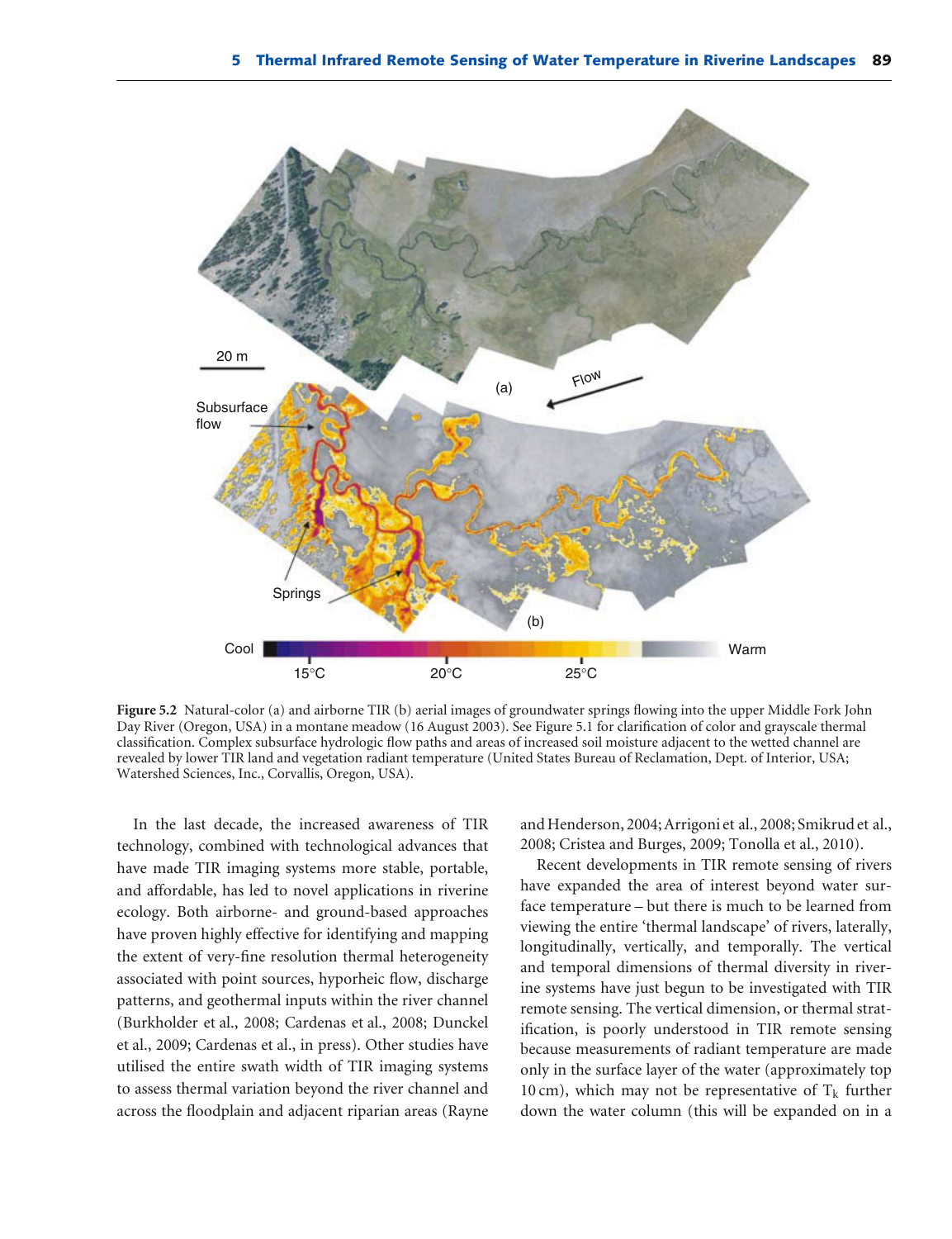

(a)



**Figure 5.3** Natural-color (a) and airborne TIR (b) aerial images showing thermal heterogeneity in a complex floodplain of the Willamette River (Oregon, USA), which flows through a large, low-elevation agricultural valley (22 July 2002). See Figure 5.1 for clarification of color and grayscale thermal classification. Radiant water temperature varies laterally from the cooler and relatively homogeneous thalweg and main channel to warmer backwaters and disconnected channels. A springbrook is apparent where relatively cooler hyporheic flow emerges from the unconsolidated substratum of a large riverine island (Oregon Department of Environmental Quality 2006; Watershed Sciences, Inc., Corvallis, Oregon, USA).

later section). Where mixing in the water column occurs, cooler water can be detected at the surface, but few studies have determined *in situ* the necessary water velocities and fluvial morphology required to fully mix the vertical structure of the river. Further investigation of the vertical dimension may be conducted in winter when groundwater, which at this time is warmer than river water, is more likely to rise to the surface due to its lower density. Few studies have collected TIR images of rivers and streams in winter, but this area of inquiry holds much potential for quantifying surface water and groundwater interactions and identifying 'warm-water' refugia for fishes in cold regions (Tockner, 2006).

Comparisons of TIR images in rivers across seasons and years provides a means to assess changes in the thermal landscape associated with habitat degradation or to evaluate the effectiveness of floodplain restoration. The application of TIR remote sensing in restoration ecology of rivers is uncommon (for a notable exception see Loheide and Gorelick, 2006) but will likely gain momentum as rivers that were surveyed aerially in the 1990s are re-flown to monitor the effectiveness of management actions (e.g., channel modification and re-vegetation of riparian areas) at restoring thermal diversity in riverine landscapes. The following sections provide the technical context and practical applications of TIR remote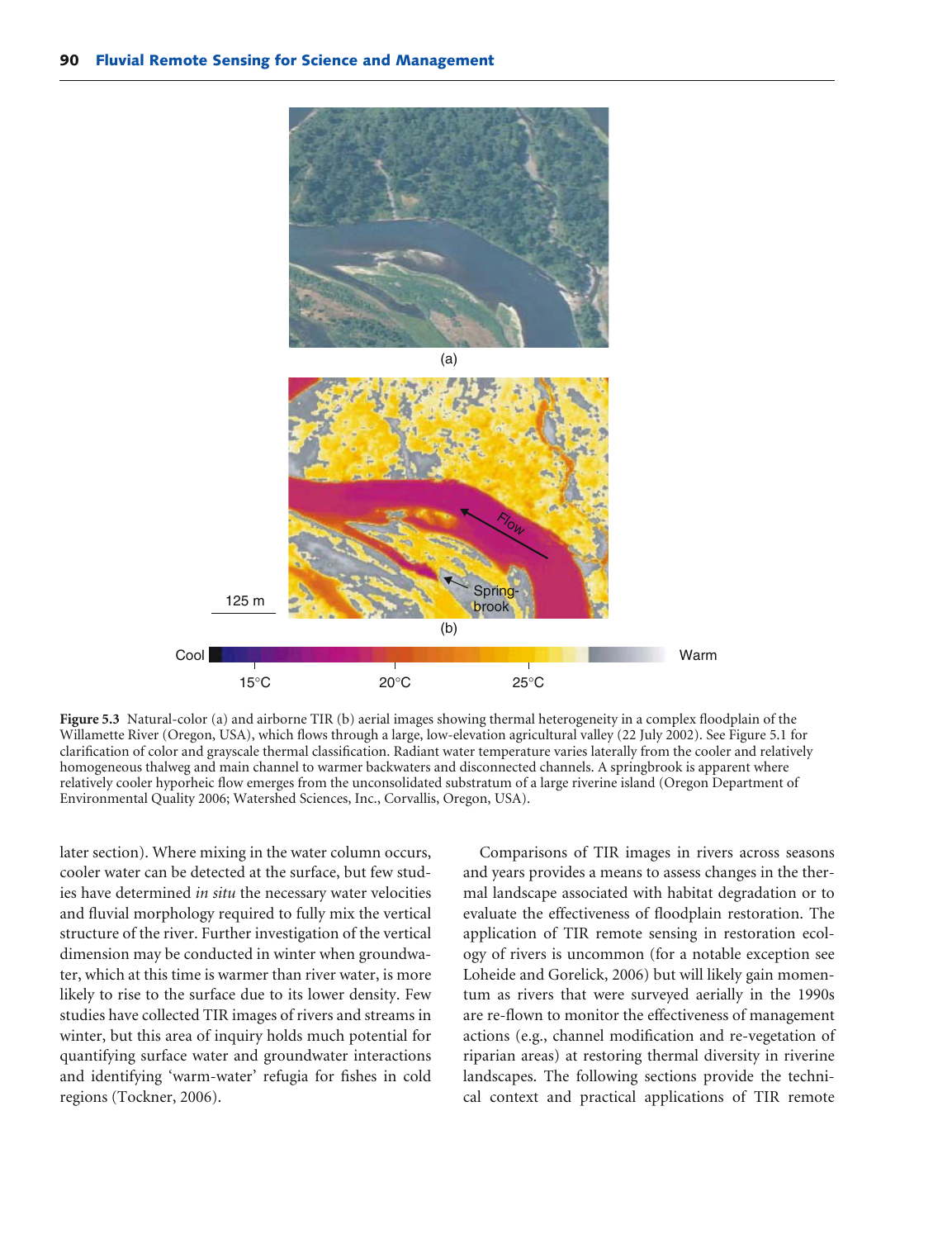

**Figure 5.4** Longitudinal profile of water temperature in the upper Grande Ronde River (Oregon, USA) depicting radiant temperature acquired during an airborne FLIR overflight (20 August 1999), in-stream measurements of kinetic temperature, and calibrated model predictions. Distance upstream (x-axis) was determined from the river mouth (Oregon Department of Environmental Quality, 2010a, b).

sensing so that water resources managers and scientists can evaluate how this technology can be used both to address management needs in water quality assessment and biological conservation and also to further the understanding of hydrological processes and riverine ecosystems.

# **5.3 Technical background to the TIR remote sensing of water**

This section focuses on the technical considerations necessary for informed planning and implementation of studies that use TIR remotely sensed images for monitoring streams and rivers. We therefore focus in this section, firstly, on the theoretical basis of the TIR remote sensing of water in general, and secondly, on the topics specific to the TIR remote sensing of riverine landscapes. We explicitly use the terminology of either the TIR remote sensing of *water* or of *rivers* to refer to whether the background applies to water in general, or to water in streams and rivers. A summary of the suggested processing required of TIR data to determine water temperature can be found in Figure 5.5. The theory of thermal properties of natural materials is extensively covered in the literature, and for the thermal remote sensing of water, specifically, we recommend a good introductory text (e.g., Mather, 2004; Lillesand et al., 2008) or overview (e.g., Atwell et al., 1971; Prakash, 2000).

#### **5.3.1 Remote sensing in the TIR spectrum**

All materials with a temperature above 0 K emit radiation, and as described by Wien's Displacement Law, the hotter the object, the shorter the wavelength of its emitted radiation. For example, the sun's temperature is approximately 6000 K, and the sun emits its peak radiation in the visible part of the electromagnetic spectrum (0.4–0.8μm) to which the human eye is adapted. Remote sensing in the region of visible, near infrared (NIR) and midinfrared radiation (<3μm) utilises reflected radiation. In contrast, the earth's ambient temperature is ∼300 K and its peak radiation is emitted at the longer wavelength of 9.7μm. Thermal remote sensing captures radiation emitted in these longer wavelengths (3–1000μm). As TIR observations are strongly affected by radiation absorbed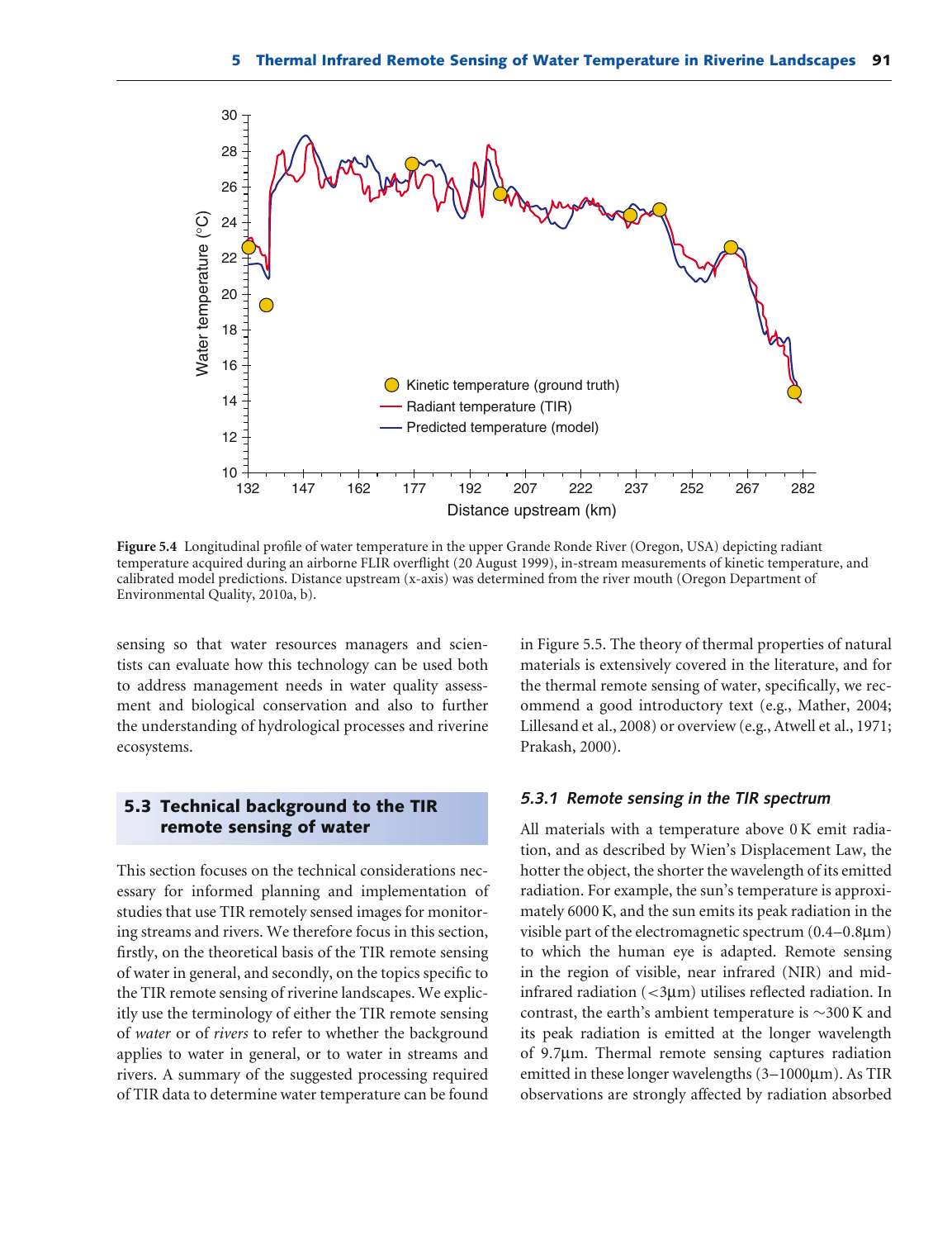

**Figure 5.5** Flowchart summarizing the suggested processing of TIR data to determine stream temperature. See the Table of Abbreviations and text for definitions.

and emitted from water vapour, TIR applications focus on the 8–14μm region of the electromagnetic spectrum where atmospheric interference and contamination by solar radiation (in the 3–5μm region) is minimised.

# **5.3.2 The relationship between emissivity and kinetic and radiant temperature**

A material's  $T_k$  is determined by the particular thermal characteristics of the material and its heat budget. In simplistic terms, this heat budget results from energy being absorbed, transmitted, and reflected, sometimes multiple times. For example, water has a high *thermal inertia*, which means that it changes temperature slowly as heat energy is added, a low *thermal conductivity*, which means that heat passes through it slowly, and a high *thermal capacity*, which means that it stores heat well.

Whereas the  $T_k$  of water can be measured directly using a thermometer that is in contact or immersed in the water, TIR remote sensing of water (using a radiant thermometer, or a ground-, air-, or space-borne imaging sensor) relies instead on indirect measurements of the radiation, emitted by the water body, to determine the water's radiant temperature,  $T_r$ . The amount and spectral distribution of this radiated energy is a combination of the material's  $T_k$  and its surface emissivity.

Emissivity  $(\varepsilon)$  defines the efficiency of a material at radiating energy compared to a blackbody. Emissivity values rangefrom 0 to 1. A*blackbody* is a theoretical material with an emissivity of 1, which absorbs all incident radiation and re-emits it perfectly at all wavelengths. A *graybody* has an emissivity that is independent of wavelength λ and is <1. A *selective radiator* will have an emissivity that varies across wavelengths, and this characteristic can be used to identify the material based on its emissivity spectra. In the natural environment true blackbodies do not exist, which means that  $T_r$  will always be less than  $T_k$ .

Water can approximate a blackbody as its emissivity in the 8–14μm range is near 1 (Figure 5.6). There are many factors which influence water's actual emissivity. The emissivity of water can vary with the amount of suspended sediment (Salisbury and Aria, 1992), and dissolved minerals (e.g., as found in sea water). Features such as riffles and surface foam, which can roughen the water surface, will also alter the emissivity, as can physical characteristics such as wet rocks that have a different emissivity (closer to water) than dry rocks. As well as varying with wavelength, emissivity varies with the compound effects of both angular effects and the surface roughness. For large observation angles ( $>70^\circ$  from nadir), rough water will have a higher emissivity than placid water at the same observation angle and will therefore appear warmer (Masuda et al., 1988). When the roughness of the water surface is constant, for small observation angles up to 30° there is a small decrease in spectrally variable emissivity and temperature (e.g., <0.1◦ C at 10μm for distilled water at 17.2  $^{\circ}$ C), but for observation angles  $>$  70 $^{\circ}$  Fresnel reflection increases and the emissivity and  $T_r$  are significantly lower (Masuda et al., 1988; Ishiyama et al., 1995; Cuenca and Sobrino, 2004). In practical terms, providing the observation angles are within ∼30◦ of nadir these effects are negligible.

The emissivity should therefore be chosen to match the specific water characteristics, and care taken in interpretation of TIR data under conditions which might change the emissivity. As the emissivity varies with wavelength, the emissivity should be matched to the band wavelength specifications of the sensor, and care should be taken when narrow-band temperatures are compared to temperatures obtained from sensors with different band characteristics.

The reflectivity of a material is the proportion of radiation incident upon it that is reflected back. There are a number of laws describing how energy is absorbed, transmitted and reflected, and for brevity we will only detail here with what is needed for applied TIR remote sensing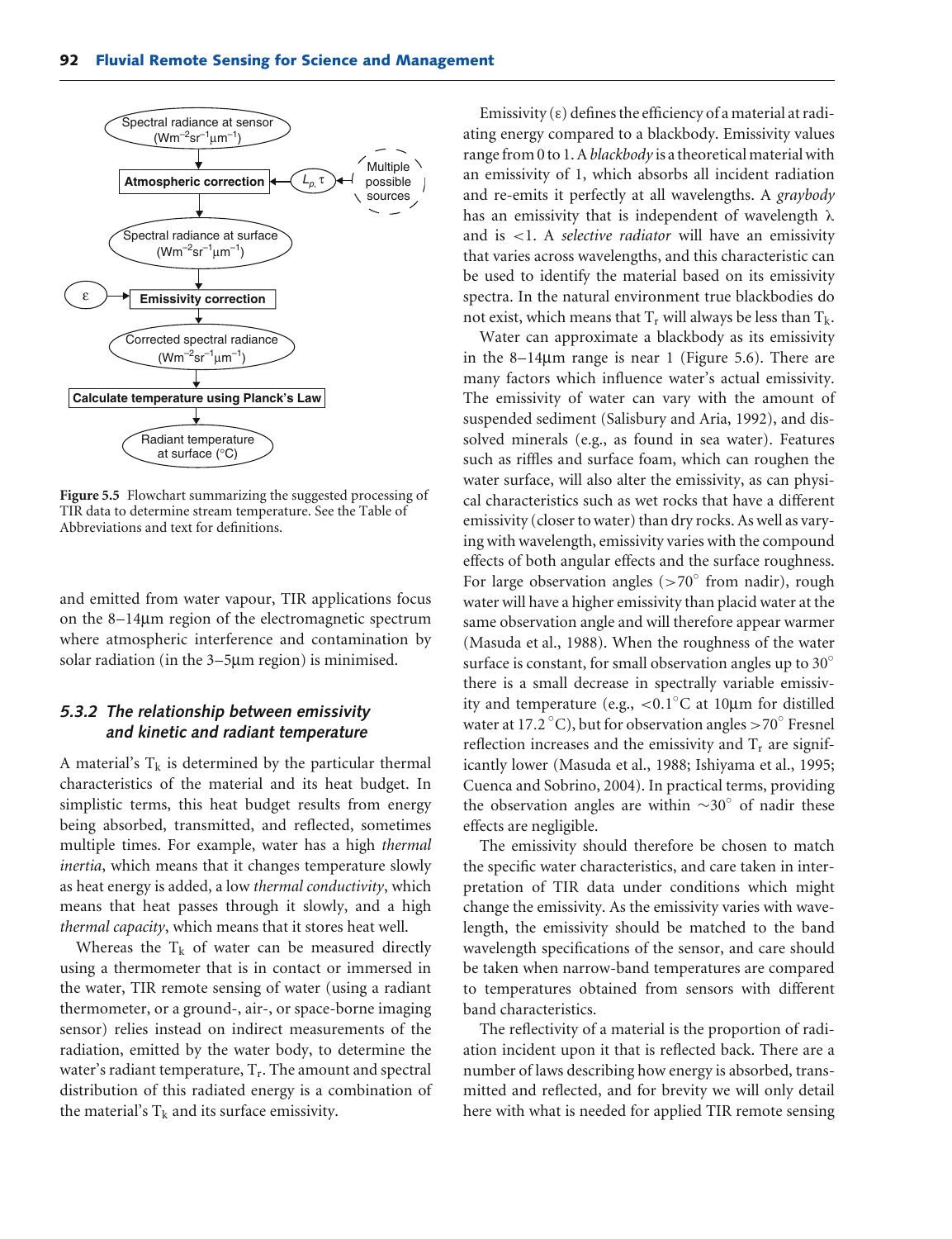

**Figure 5.6** Emissivity in the 8–14 μm TIR region for (a) water and foam, and (b) other relevant materials. Note different scales for the x-axes (''Very dark grayish brown silty loam'' [*85P3707*], green rye grass [*grass*], conifer [*conifers*], dry grass [*drygrass*], galvanized steel [*0525UUUSTLb*], tap water [*TAPWATER*], sea water [*SEAWATER*], and sea foam [*FOAM*] from the ASTER Spectral Library, Version 2.0 [*Baldridge* et al*., 2009*]; distilled water [*WATER2\_W*] from the MODIS Emissivity Library, 2010).

of rivers. As described by Lillesand et al. (2008), for most natural materials that are opaque to thermal radiation, Kirchhoff's Law describes how an object's emissivity and absorptivity are equal. Due to the conservation of energy, this can be written as:

$$
\epsilon(\lambda) = 1 - \rho(\lambda) \tag{5.1}
$$

where  $\epsilon(\lambda)$  is the emissivity of the material at a wavelength  $\lambda$ , and  $\rho(\lambda)$  is the reflectivity of the material. This relationship describes why water, for example, has a very low reflectivity across all wavelengths, and a correspondingly high emissivity. Equation (5.1) can also be used to determine an object's emissivity if its reflectivity in the TIR is known.

Good sources of reflectivity and emissivity data are spectral libraries, such as the MODIS Emissivity Library (2010) and the ASTER Reflectivity Library (Baldridge et al., 2009). Spectral libraries have the advantage of being measured under controlled conditions. Although the spectral libraries cannot cover all variations in emissivity described above, standard spectra for distilled water are usually suitable for the accuracy requirements of many applications which require  $T_r$ , including the TIR remote sensing of rivers. Emissivity and reflectivity spectra from a library also generally cover a range in wavelengths, with measurements at fine spectral intervals (e.g., 1 nm), and, if needed, the spectral data can be mathematically convolved to match the specific spectral characteristics of the data acquired for a given application.

# **5.3.3 Using Planck's Law to determine temperature from TIR observations**

The radiant energy incident on a surface (e.g., sunlight) is termed its irradiance, while the radiant energy exciting the surface is its radiant emittance. The radiation emitted by an object is often assumed to be *Lambertian*, or emitting equally at all angles, although in practice water can be roughened by wind and waves and behave in a non-Lambertian manner. The radiant emittance is usually not measured across the whole hemisphere, but only from a particular direction and solid angle (measured in steradians, sr). For an assumed Lambertian surface, the radiation leaving the surface is assumed to be uniformly distributed across the hemisphere above the surface (which subtends  $2\pi$  sr). When measured at a particular wavelength, the units of spectral radiant emittance are  $Wm^{-2} \mu m^{-1}$ .

Planck's Law describes the non-linear relationship of the total radiant emittance from a blackbody, at a particular wavelength, to its temperature. When expressed per unit wavelength, Planck's Law in simplified form (Mather 2004) is as follows:

$$
W(\lambda, T) = \frac{c_1}{\lambda^5 (e^{c_2/\lambda T} - 1)}\tag{5.2}
$$

where  $W(\lambda, T)$  is the total spectral radiant emittance (i.e. not per unit of solid angle) at a particular temperature per unit area of emitting surface at wavelength  $(\lambda)$  in meters (W m<sup>-2</sup> m<sup>-1</sup>), T is the object's temperature in Kelvin,  $c_1$  is  $3.7242 \times 10^{-16} \,\mathrm{W} \cdot \mathrm{m}^{-2}$ , and  $c_2$  is 1.4388  $\times 10^{-2} \,\mathrm{m K}$ . To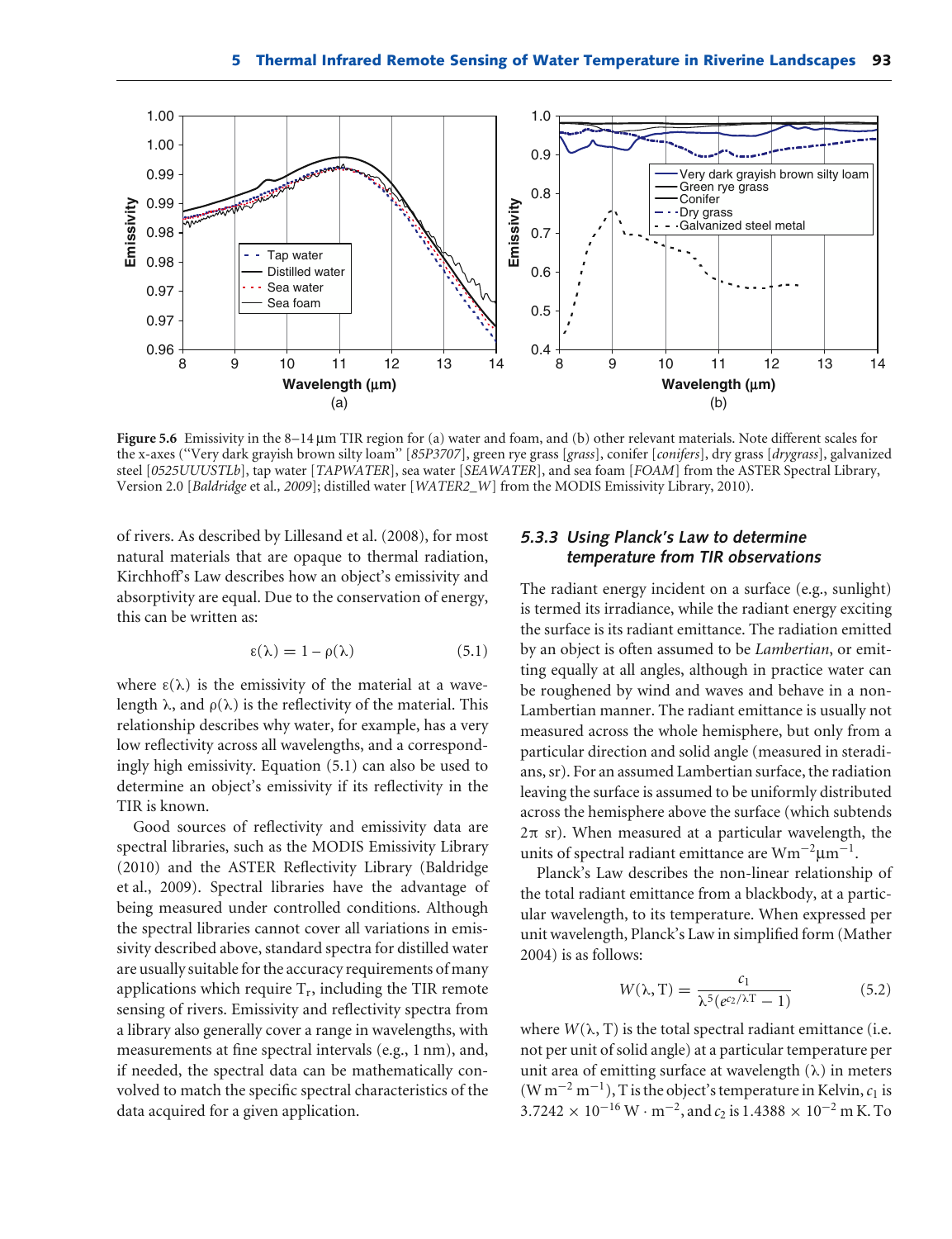obtain an object's brightness temperature (i.e. without correcting for emissivity), we can invert Equation (5.2) as follows:

$$
T(\lambda, W) = \frac{c_2}{\lambda \ln\left(\frac{c_1}{\lambda^5 W} + 1\right)}\tag{5.3}
$$

To determine  $T_r$  rather than the brightness temperature from the measured TIR spectral radiance at a particular wavelength, we should first apply the emissivity correction (Equation 5.1) for *W* before calculating temperature using Equation 5.3. When implementing these equations, care needs to be taken with the units (e.g., wavelength is in m, not μm) and with the precision and number of significant digits for any computer software used in the calculation or else small errors in the calculation may be artificially magnified.

Note that while we describe here the general form of the corrections, they should be applied for individual bands and pixels, and adjusted according to the specific spectral characteristics of the sensor as described by its spectral response function. The band centre wavelength is generally used for calculations. An effective band centre for a sensor band can be determined by weighting all wavelengths within the defined sensor spectral band using for the band-specific spectral response function.

#### **5.3.4 Processing of TIR image data**

While some remote sensing data processing methods, such as geo-rectification, are common for all remote sensing data, the emitted nature of TIR remote sensing requires some different processing techniques compared to remote-sensing of reflected radiation. These special techniques will be described here, but for information on standard pre-processing, readers are referred to remote sensing textbooks (e.g., de Jong, et al., 2004; Mather 2004; Lillesand et al., 2008).

Required radiometric corrections of the data compensate for both the effect of the atmosphere on what is measured at the satellite, as well as between-image differences such as changes in the emissivity of the surface due to short-term factors such as wind blowing across the water surface. Radiometric corrections can be timeconsuming and can be applied with different levels of processing depending on the application for which the data are to be used. To derive quantitative temperature values from raw TIR data requires either that a radiometric correction be applied to the data, or some form of other calibration data be used for an empirical correction (e.g., see Section 5.6.4 for an example with SSTs).

#### **5.3.5 Atmospheric correction**

While observations using TIR data focus on the atmospheric windows as previously described, water in the atmosphere between the water and the sensor is still one of the largest sources of error. For images acquired from a satellite in earth orbit, the sensors are recording at the top of the atmosphere (TOA) and therefore observe the radiation originally emitted from the earth's surface (i.e. *L*g) after it has passed through the atmosphere. This emitted spectral radiance measured at the sensor  $(L<sub>s</sub>)$  is influenced by many factors related to its path through the atmosphere and factors such as the viewing geometry of the sensor and sun. These factors can be summarised by two factors: an additive spectral radiance contribution (i.e. path radiance,  $L_p$ ) resulting from upwelling spectral radiance contributed by the atmosphere, and a multiplicative factor (i.e. transmissivity,  $\tau$ ) which is due to the attenuation by atmospheric absorption and scattering of spectral radiance emitted by the surface and not reaching the sensor. The correction of *Ls* to determine *L*<sup>g</sup> is as follows:

$$
L_g(\lambda) = \frac{L_s(\lambda) - L_p(\lambda)}{\tau(\lambda)}
$$
\n(5.4)

where:

 $L<sub>g</sub>$  = land-leaving spectral radiance at a particular wavelength  $(Wm^{-2}\mu m^{-1}sr^{-1})$ 

 $L<sub>s</sub>$  = sensor spectral radiance (Wm<sup>-2</sup>µm<sup>-1</sup>sr<sup>-1</sup>)

 $L_p$  = path spectral radiance (Wm<sup>-2</sup>µm<sup>-1</sup>sr<sup>-1</sup>)

 $\tau$  = transmissivity (unitless)

 $\lambda$  = is the wavelength of the sensor (e.g., the band centre wavelength)

To determine *L*<sup>g</sup> from *Ls* accurately it is essential to correct for atmospheric conditions as even on clear days there will be an effect from atmospheric gases and water vapour. Smoke, dust or haze can result in large effects. TIR radiation also cannot be sensed through clouds or fog, so standard remote sensing practices should be used to identify and mask these in the image. Once *L*<sup>g</sup> has been determined from  $L_s$  using Equation 5.4,  $T_r$  can be determined using Equation 5.3.

 $L_p$  and τ can be determined for the specific image date using a radiative transfer model such as MODTRAN (Berk et al., 1989), 6S (Kotchenova, et al., 2006), or FLAASH (Adler-Golden et al., 1999) to calculate all aspects of scattering and transmission of radiance through the atmosphere. However, such models are time-consuming and require input data which may not be available real-time,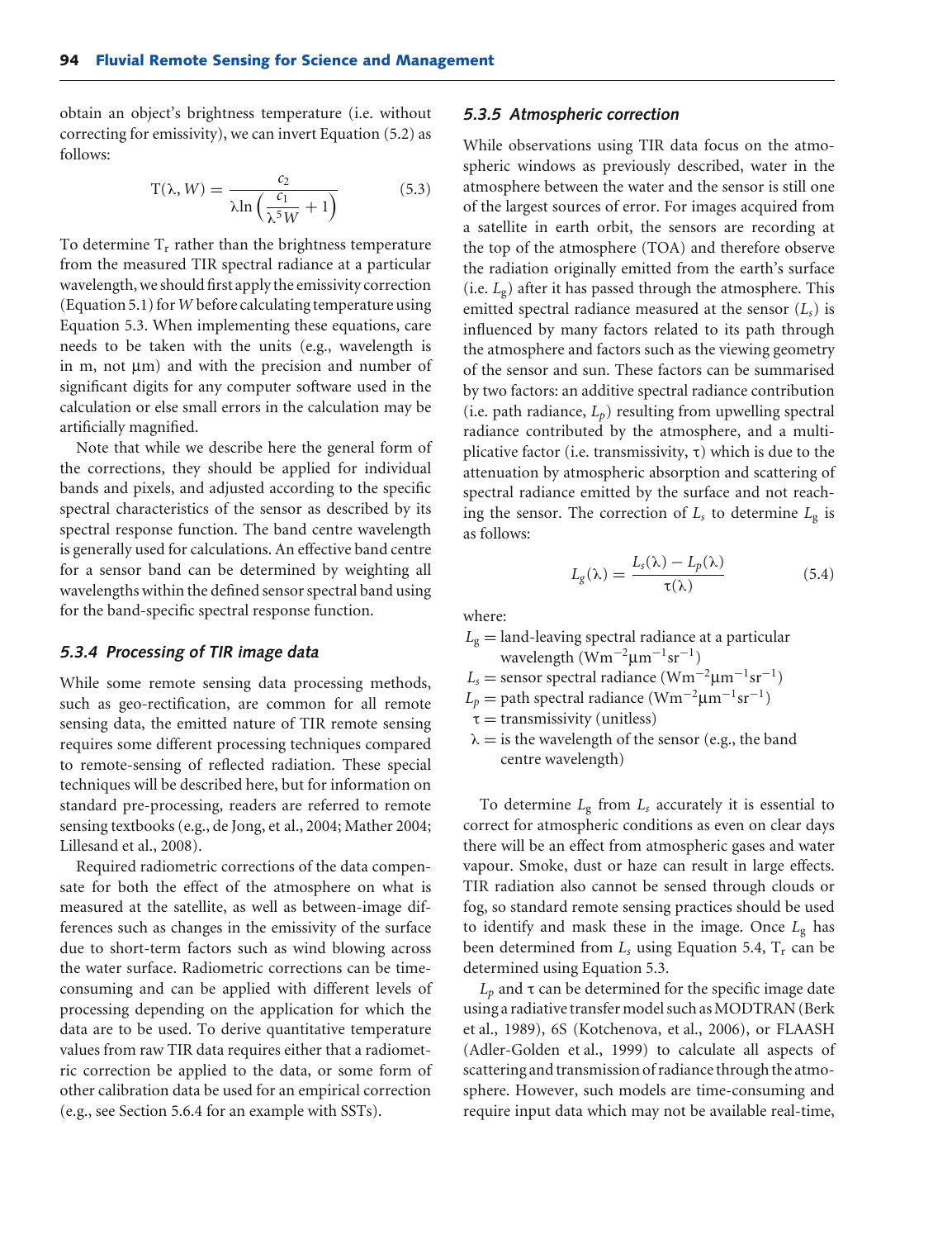such as vertical profiles of atmospheric water vapour. Some of these parameters can be estimated from standard atmospheres or models. For example in a study of TIR remote sensing of streams and rivers in the USA (Handcock et al., 2006), a radiosonde was launched on a weather balloon concurrent with sensor overpasses, and *L*<sup>g</sup> and τ were determined for each image using the Penn State/NCAR mesoscale model (MM5) (Dudhia, 1993). The MM5 column atmospheric water vapour or radiosonde profile water vapour was used as an input to radiative transfer modeling (MODTRAN 4.0, Berk et al., 1989; Ontar Corporation, 1998) to determine the spectrally varying atmospheric τ and  $L_p$  to correct each image (Kay et al., 2005).

While critical to accurately retrieving temperature from TIR data, atmospheric correction can be time consuming and expensive. An alternative is to use nonatmospherically corrected water temperature data to assess relative spatial patterns within a single image. The assumption is made that if a single uniform atmospheric correction had been applied across the whole image then its quality only affects the absolute accuracy and not the uncertainty of remotely sensed river-temperature measurements. The resulting relative temperatures can be used along with image interpretation of the river with its terrestrial and aquatic context for applications where knowing absolute temperatures is not critical. For example, to identify hydrological features such as seeps (e.g., Figure 5.1), confluences of streams or rivers with contrasting temperatures (e.g., Figure 5.7), as well as thermal refugia or possible pollution sources. In some situations having absolute temperature is still essential, such as mapping thermal characteristics of fish habitat.

# **5.3.6 Key points**

• Interpretation of TIR image data to determine water temperature can be complex. However, understanding



**Figure 5.7** Confluence of the Mississippi and Ohio rivers in (a) September 2001 and (b) November 2001 as viewed in Landsat 7 ETM+ images. Monitoring bulk river temperature in this region is complicated by the mixing of cooler water from the Mississippi River and warmer water from the Ohio River, which continues to affect downstream temperature for more than 10 km.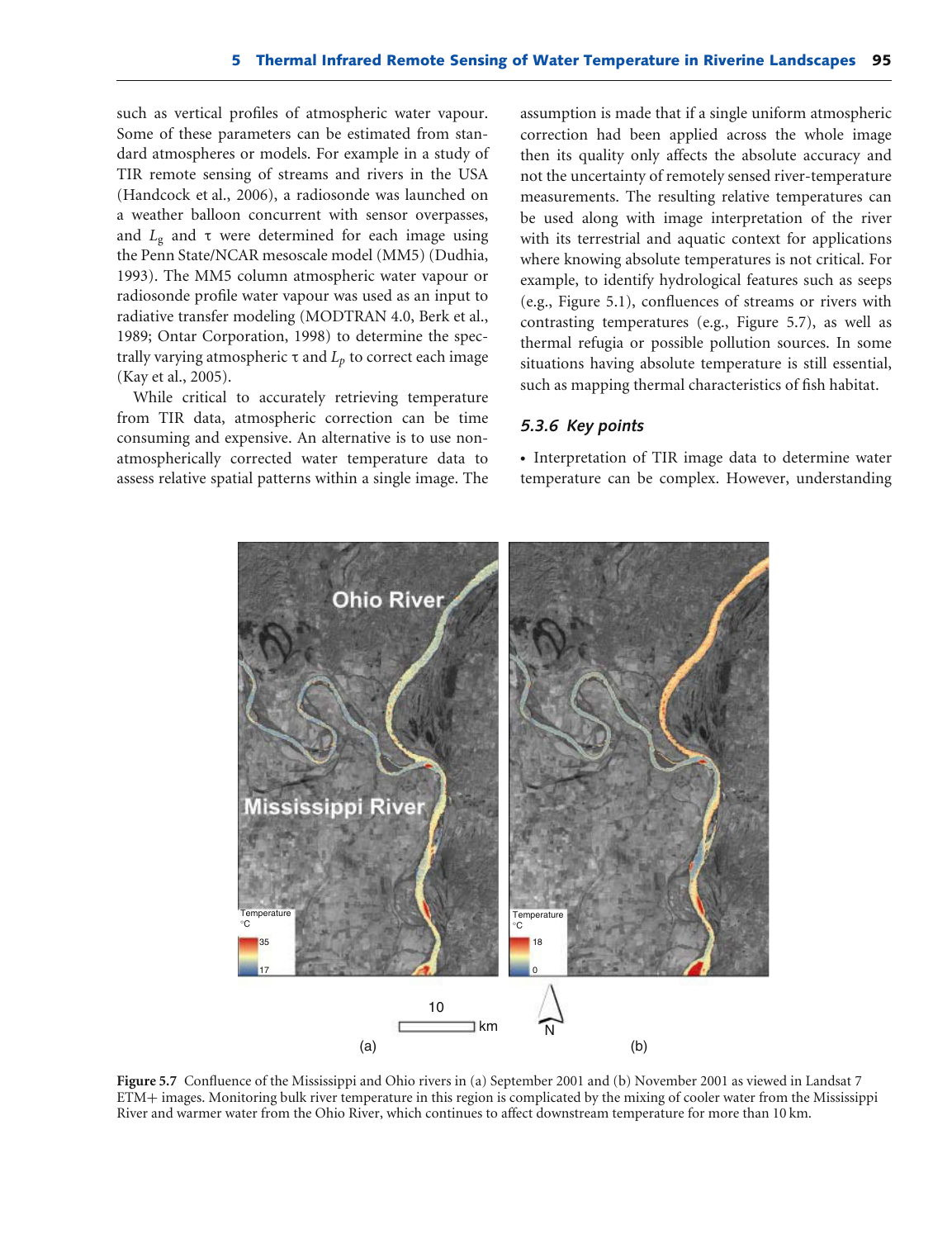this theoretical background is necessary for choosing whether the required tools and technical skills are available to process and interpret the images.

• Emissivity should be chosen to match the specific water and sensor characteristics. Spectral libraries provide a good source of emissivity and reflectivity data for most applications. Care must be taken in interpretation of TIR data under conditions that might affect the emissivity, such as large observation angles and rough water.

• To reduce errors that can occur at large observation angles, images should be chosen to be near nadir ( ${<}30^{\circ}$ ). When multiple images are obtained they should have similar observation angles.

• While critical to accurately retrieving quantitative temperature from TIR data, radiometric correction can be time consuming and expensive. An alternative is to use non-radiometrically corrected TIR images to assess relative spatial patterns within a single image, but this will limit the applications for which the data can be used to those not requiring absolute temperature information.

• TIR radiation cannot be sensed through clouds or fog, so standard remote sensing practices should be used to identify and mask these out of the image before quantifying water temperature.

• See also Table 5.1.

# **5.4 Extracting useful information from TIR images**

Once the TIR image data have been processed to determine  $T_r$ , it is still necessary to extract information specific to the thermal application. In this section we first discuss how to calculate a representative water temperature. We then examine how both the size of the river relative to the pixel size of the TIR imaging sensor, and the near-band environment, influences the accuracy of extracted water temperature. We note that care is required for interpretation of TIR images within their terrestrial and aquatic context; a trained operator is required to reduce errors associated with image interpretation. A detailed examination of this topic is beyond the scope of this chapter, therefore we illustrate this complexity with examples.

# **5.4.1 Calculating <sup>a</sup> representative water temperature**

Thermal applications usually require fine resolution TIR data to map thermal pollution sources or locate thermal refugia. Extracting a longitudinal water temperature

profile can be complex because temperature from the stream or river centre may not be representative spatially across the stream. This necessitates approaches such as weighted averages (Cristea and Burges, 2009) or median filtering (Handcock et al., 2002).

Many TIR imaging sensors used for measuring water temperature are designed to have multiple spectral bands located at different wavelengths. These wavelengths are typically determined from the TIR emissivity spectra useful for geological applications (e.g., Gillespie et al., 1984; Bartholomew et al., 1989). When available, multiple bands have an advantage for checking the accuracy of image processing when ground-based temperatures are available, because of the physical constraint of there being only one true temperature. The band or bands with the least amount of instrument noise and atmospheric effects can then be selected to calculate the final image temperatures. Alternatively, multiple bands can be averaged to reduce noise due to atmospheric or sensor differences and provide a better estimate of the actual temperature (Handcock et al., 2006).

#### **5.4.2 Accuracy, uncertainty, and scale**

The issue of spatial scale is critical to the remote sensing of rivers using TIR data, as the combination of river width and pixel size will determine whether it is possible to distinguish the river from the bank at the desired levels of accuracy and uncertainty with the TIR imaging sensor. The accuracy (bias) of a TIR measurement can be compared to a known *in situ* reference value used for validation, while its uncertainty (precision) is the repeatability of measurements. The radiometric precision of a TIR sensor is described by its NEΔT, or 'noiseequivalent change in temperature,' which is the minimum difference in temperature that the sensor can resolve as a signal from the background noise.

Rivers often have a complex morphology of channels, boulders, shallow areas, gravel bars, islands and in-river rocks, and vary greatly in hydrological and hydraulic characteristics such as ground-water inputs, water depth, water velocity and turbulence fluctuations. Handcock et al. (2006) quantified the accuracy and uncertainly related to the TIR remote sensing of river temperature across multiple spatial scales, imaging sensors, and platforms, and showed that when the water was resolved by less than three pure water pixels of a well-mixed river, the measurements had low accuracies and high uncertainties.

In practice, it can be difficult to find three pure water pixels as the edge pixels are frequently contaminated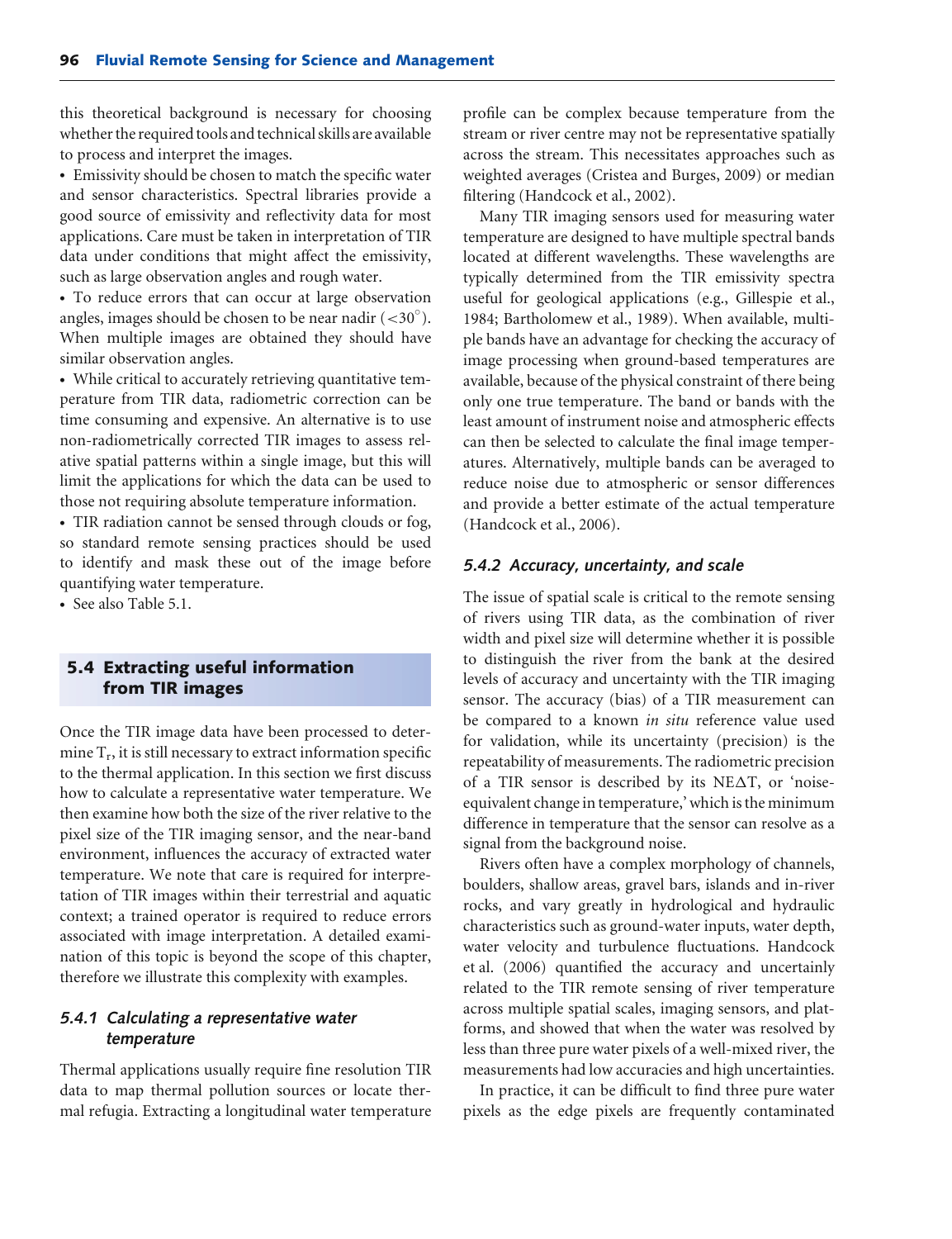by bank material. TIR remote sensing of water involves a trade-off between having a pixel size fine enough to identify spatial patterns and reduce mixing with bank materials, and coarse enough so that the cost of flying large areas is not prohibitive. TIR satellite-based images generally cover large areas (e.g. ASTER images cover a ground area of  $3600 \text{ km}^2$  and Landsat ETM<sup>+</sup>  $\sim$ 34200 km<sup>2</sup>), but their pixel sizes are commonly too coarse to resolve the river channel, except for the widest rivers. However their low cost, capability for regional coverage, and the potential for repeat monitoring with systematic image characteristics, make satellite-based TIR imaging sensors attractive if the pixel size is suitable for the river size. Airborne- and ground-based platforms produce TIR images with finer pixel sizes suitable for narrower rivers. Ground based TIR imagery can also be limited by the difficulty in locating sites suitable for the operation of the TIR sensor at an elevation above the water to resolve significant amounts of the stream channel. Further discussion of the characteristics of different sensor platforms can be found in Section 5.5.

For pixels that are not pure, such as for edge pixels that are a mixture of the bank and water, either a single emissivity needs to be assumed for the pixel, resulting in additional error for the temperature estimation for the pixel, or some method needs to be used to unmix the pixel. For example, the pixel can be unmixed using a spectral mixture analysis (Gillespie, 1992; Gustafson et al., 2003; Sentlinger et al., 2008, Gu et al., 2008).

## **5.4.3 The near-bank environment**

The near-bank environment includes objects with a wide variety of temperatures and emissivities. It includes bark, branches, grasses, leaves, soil, sand, and rocks. Depending on the season, the time of day, and whether the near-bank objects are shaded, they may be warmer or cooler than the water. For example, for summer day-time observations, sun-lit rocks and woody debris exposed during low water levels could be warmer than the water. In comparison, a gravel-bar shaded by the trees could be cooler than adjacent water and would be confused with cold water inputs, as could riparian vegetation cooled by evapo-transpiration. These examples illustrate the sort of complexities found in image interpretation of TIR images in a riverine landscape.

Emitted radiation from the near-bank environment of vegetation and rocks can reach the sensor directly or be scattered from the river surface as the result of emission, reflection, and multiple-scattering of emitted



**Figure 5.8** Sources of emitted and reflected TIR radiation in thermal remote sensing of rivers and streams (Torgersen et al., 2001, Figure 1). Reprinted from *Remote Sensing of Environment*, **76**(3), Torgersen, C.E. et al., Airborne thermal remote sensing for water temperature assessment in rivers and streams, pp. 386–398, Copyright 2001, with permission from Elsevier.

radiation (Figure 5.8). TIR radiation emitted from nearbank objects may pass directly into the path of the sensor, resulting in erroneous image interpretation, particularly when the bank material's temperature is very different from the water temperature. This is particularly problematic for ground-based TIR imaging sensors observing the water from the bank with a large observation angle (e.g. Handcock et al., Figure 7b, 2004; Cardenas, et al., Figure 2, 2008). TIR radiation emitted from near-bank objects may also be scattered or reflected from other surfaces into the sensor, both of which will increase the measured  $T_r$ . This multiple scattering effect is small compared to the temperature of the water. For example, for a tree with a temperature of 25 $^{\circ}$ C and water at 17.2 $^{\circ}$ C there is a calculated increase in the observed water temperature of  $0.10\degree$ C $-0.65\degree$ C, respectively, depending on the viewing geometry (Handcock et al., 2006). When the bank vegetation is tall compared to the width of the river it may not be possible to find regions in the river centre that are not contaminated by scattered radiation emitted by the bank vegetation. In situations where it is difficult to obtain pure-water pixels, higher resolution imagery may be needed, and more than 10 pixels may need to be sampled from the imagery to resolve  $T_r$  accurately (Torgersen et al., 2001).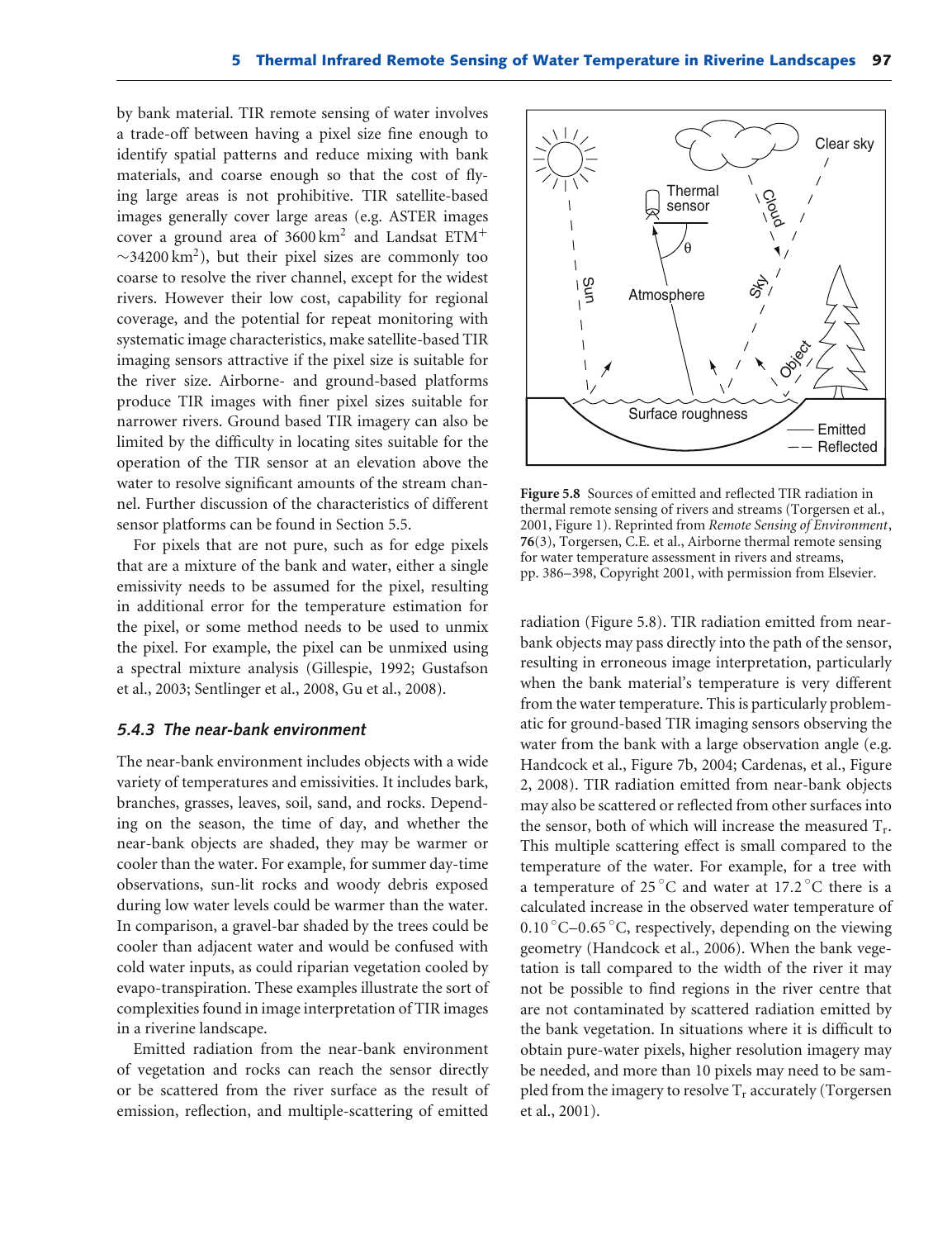# **5.4.4 Key points**

• Depending on the TIR sensor and platform that is used, the available TIR data must be matched to the size of the river being monitored; as a general rule, when the channel width is resolved by fewer than three adjacent pure water pixels in a well-mixed river, the measurements will have low accuracies and high uncertainties. In most situations, more than 3 pixels will be needed. Similar accuracy problems would be expected when resolving other water bodies.

• TIR radiation emitted from near-bank objects may pass directly into the path of the sensor, resulting in erroneous image interpretation, particularly when the bank material's temperature is very different from the water temperature.

• Having multiple spectral bands is an advantage where there is a single known temperature, which can be used as a check of the accuracy of the data processing.

• Care must be taken to interpret images within their terrestrial and aquatic context.

• See also Table 5.1.

# **5.5 TIR imaging sensors and data sources**

In this section, we discuss sources of TIR data, focusing on image-based sensors rather than point-based sensors such as radiant thermometers. Point-based sensors are discussed in the next section in relation to TIR validation. There are many sensors for measuring TIR data, and their availability and refinements is changing rapidly. This chapter does not attempt to provide a comprehensive overview. Instead, some examples of particular sensors are used to illustrate the characteristics typical of particular types of sensors. Common to all sensor platforms is the issue of calibration. Some TIR imaging sensor systems have on-board calibration sources, typically a hot and a cold calibration source. Other systems record only relative values of emitted radiation, or digital numbers (DN), and must be calibrated (see Section 5.6 for methods of measuring *in situ* water temperature).

## **5.5.1 Ground imaging**

There are many examples of ground-based imaging systems that provide an array of TIR measurements. When choosing a TIR imaging sensor, specifications are usually given as to its pixel size and precision. Pixel sizes from such imaging systems will be determined by the

distance between the sensor and the water, and are typically <1 m. Many ground-based TIR imaging systems are available, including forward looking infrared (FLIR) imagers (Rogalski and Chrzanowski, 2002) that can be used in both ground-based and airborne surveys. High quality systems have NE $\Delta\text{T}$  values of 0.1  $^\circ\text{C}$  or better.

When using ground-based TIR imaging sensors, care must be taken with the viewing geometry of the sensor relative to the water and the surroundings. In particular, tall near-bank objects such as trees will scatter emitted radiation onto the water, and some of this radiation will be reflected back into the field of view (FOV) of the imaging sensor (see Section 5.4.3 for more details). Data from ground-based imaging sensors such as a FLIR can be calibrated (e.g., Handcock et al., 2006) using shielded and stirred water targets at different temperatures. Linear regression is used to relate raw image values (DN) to  $T_r$  measurements made using a hand-held broadband radiometer.

#### **5.5.2 Airborne imaging**

As airborne TIR imaging sensors are widely used for monitoring of water temperature in riverine environments, we will cover the topic in some detail. Airborne TIR imaging sensors can be mounted on either fixed-wing aircraft or on a helicopter which may be manned or unmanned. The resulting pixel size of the TIR data (instantaneous field of view, or IFOV) is a function of the distance from the water surface (determined by the height that the platform flies), the sensor characteristics, and the optical FOV of the sensing system. The height of the platform and optical FOV also determines the ground footprint of the resulting image.

The narrow swath widths of TIR images from airborne platforms – typically from a few kilometers for fine resolution images, to a few 10s or 100s of meters for very-fine resolution images – reduces their ability to capture long stream reaches as the channel winds in and out of the preferred straight-line flight pattern. To best manage the issues of edge pixels (discussed in Section 5.4.2) in airborne TIR image acquisition, a balance must be struck between the resolution of the sensor, the desired resolution of the image, the width and sinuosity of the stream channel, and the altitude of the aircraft. Finer pixel sizes may be obtained from the same sensor when the aircraft is flown at lower altitudes, however, as the number of times the aircraft is required to circle around and line-up on a new straight-line for acquisition of the stream channel,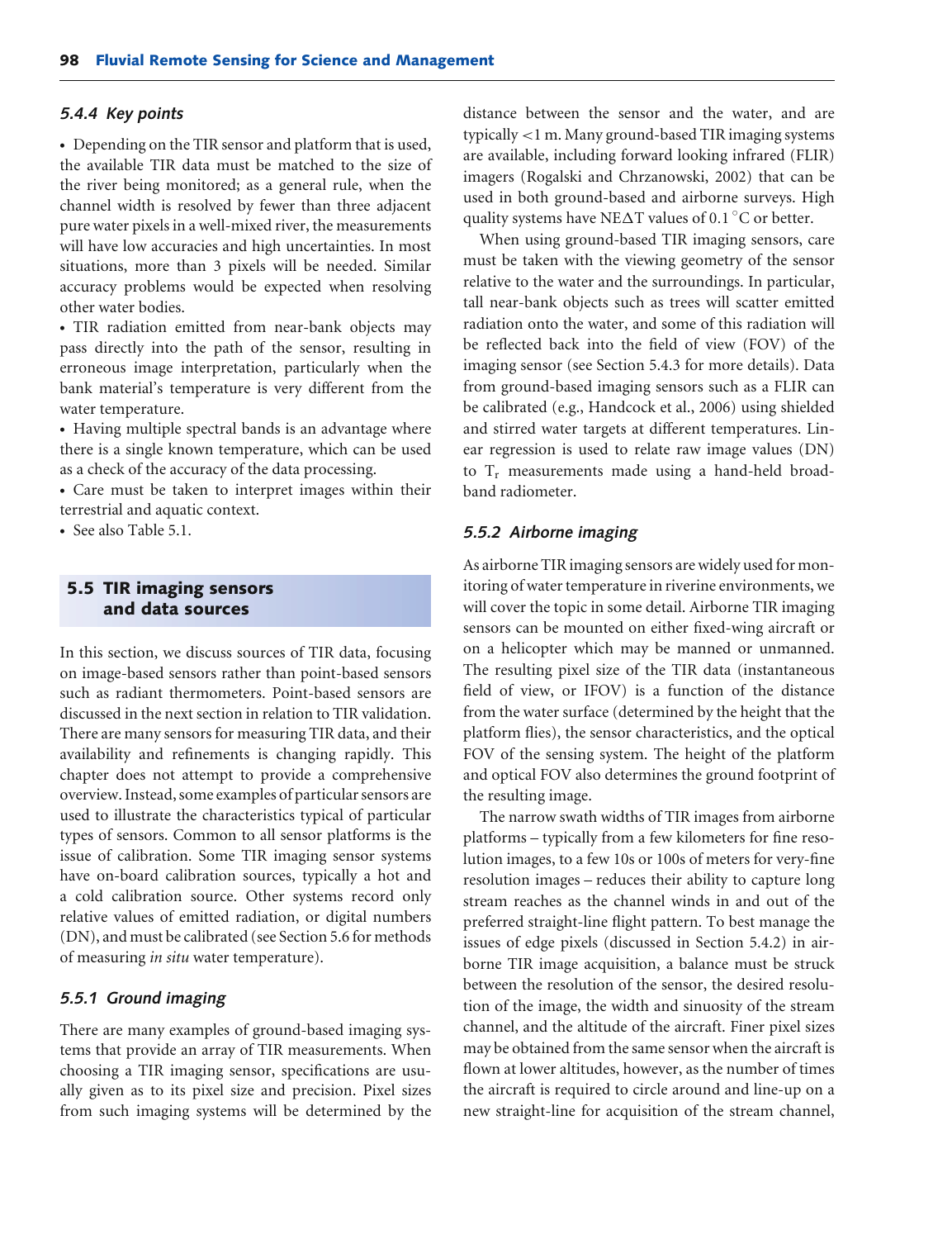the longer and more expensive the image acquisition will become.

Another important consideration for airborne data acquisition is that the images do not provide a truly synoptic assessment, or 'snapshot', of water temperature at a specific time if the images are collected sequentially along the river course. Thus, diurnal changes in water temperature should be considered in planning airborne data collection. See further discussion of this topic in Section 5.5.2.1 on helicopter versus fixed-wing aircraft, and Section 5.6 on the validation of temperature measurements.

The selection of an airborne platform/TIR-imagingsensor depends on project-specific details such as the river characteristics (size, sinuosity, etc.), temporal constraints, desired spatial and thermal resolutions and accuracies, and map accuracy specifications. TIR imaging systems have evolved continuallywith advancesin technology, and there are a number of TIR imaging sensors available on the market suitable for use on airborne-platforms. These TIR imaging sensors have unique technical characteristics such as physical size, temperature resolution, integration times, detector types and sizes, and optics. However, there are also common features that make these TIR imaging sensors suitable for TIR remote sensing of water.

TIR imaging systems must be able to store raw DN that can be converted either internally or during postprocessing to a measure of radiant energy. Manufacturers differ in how this is accomplished, but in most cases the detectors are calibrated in the laboratory environment against a black-body source and this information is stored (either internally or externally) as a conversion curve that is unique to the sensor. Because airborne remote sensing typically involves collecting sequential frames, another important sensor system characteristic is its ability to retain internal radiometric consistency throughout the data acquisition. Although conditions such as ambient temperature change, the TIR imaging system must be able to control or minimise internal drift such that frame-to-frame measurements are consistent. TIR imaging sensor manufacturers accomplish this in a number of ways such as using internal temperature references or cooling mechanisms which retains stability in the detector array. Finally, the TIR imaging system must account for radiometric distortion due to variability in individual detector response and lens optics (in the case of frame based TIR imaging sensors). This is referred to as uniformity correction and can be accomplished either internally or during the post processing.

A wide variety of TIR imaging sensors have been used for airborne applications. For example, in one study (Handcock et al., 2006) the MODIS/ASTER (MASTER) sensor (Hook et al., 2001) was flown on a King Air B200 fixed-wing aircraft at altitudes of ∼2000 and ∼6000 m, which gives approximate pixel sizes of 5 and 15 m, respectively. The MASTER sensor has ten TIR bands  $(10.15-11.45\mu m)$  with an NE $\Delta$ T that ranges from 0.46 to  $0.71^{\circ}$ C, and can scan  $\pm 43^{\circ}$  from nadir. In another example, on Prince Edward Island (Canada), a FLIR Systems SC-3000 TIR imaging sensor mounted on a Cessna 172 fixed-wing aircraft was used to acquire images of the Trout River. These data were successfully used to detect and quantify ground water discharge to the estuary (Danielescu et al., 2009). The SC-3000 sensor has a single TIR band of 8–9 $\mu$ m with a NE $\Delta$ T of 0.02  $^{\circ}$ C. The sensor has a fixed horizontal FOV of  $\pm 10^\circ$  from nadir and a detector array of  $320 \times 240$  pixels. In this study, the aircraft was flown at an altitude of 1000 m to give a ground sample distance (GSD, i.e. the pixel size of the imaging sensor expressed in ground units) of 1 m. Although the term GSD is often used interchangeably with pixel size, it is sometimes expressed explicitly when the ground distance represented by a pixel changes across the image, which is common for aerial imaging and oblique view geometries. In Northern Utah, a helicoptermounted Space Instruments Firemapper 2.0 was used to collect TIR images with a 3 m GSD to identify areas of thermal refugia in the 9.6 km<sup>2</sup> Cutler Reservoir (Dahle 2009). The Firemapper 2.0 system has a single TIR band of 8–12 $\mu$ m with an NE $\Delta$ T of 0.07 °C. The imaging sensor has horizontal FOV of  $\pm$ 22.1 $\degree$  from nadir and a detector array of  $320 \times 240$  pixels.

Early work with airborne TIR imaging in riverine environments focused primarily on detecting cold water sources and longitudinal temperature patterns (Torgersen et al., 1999, 2001) with data geo-referenced to specific locations along the longitudinal extent of the river (i.e. tributary junctions, springs geo-referenced according to their distance upstream). Over the past decade, creating continuous image mosaics with specified mapping accuracy has increasingly become a requirement so that the image data can be accurately combined with other spatially explicit data layers and accurately geo-referenced field data. Although some of the early TIR images were from ground-based imaging sensors mounted on an aerial platform, more recent TIR sensor systems such as the ITRES TASI 600 (USA) push-broom hyperspectral thermal imaging sensor system are specifically designed for airborne operations. Such imaging sensors provide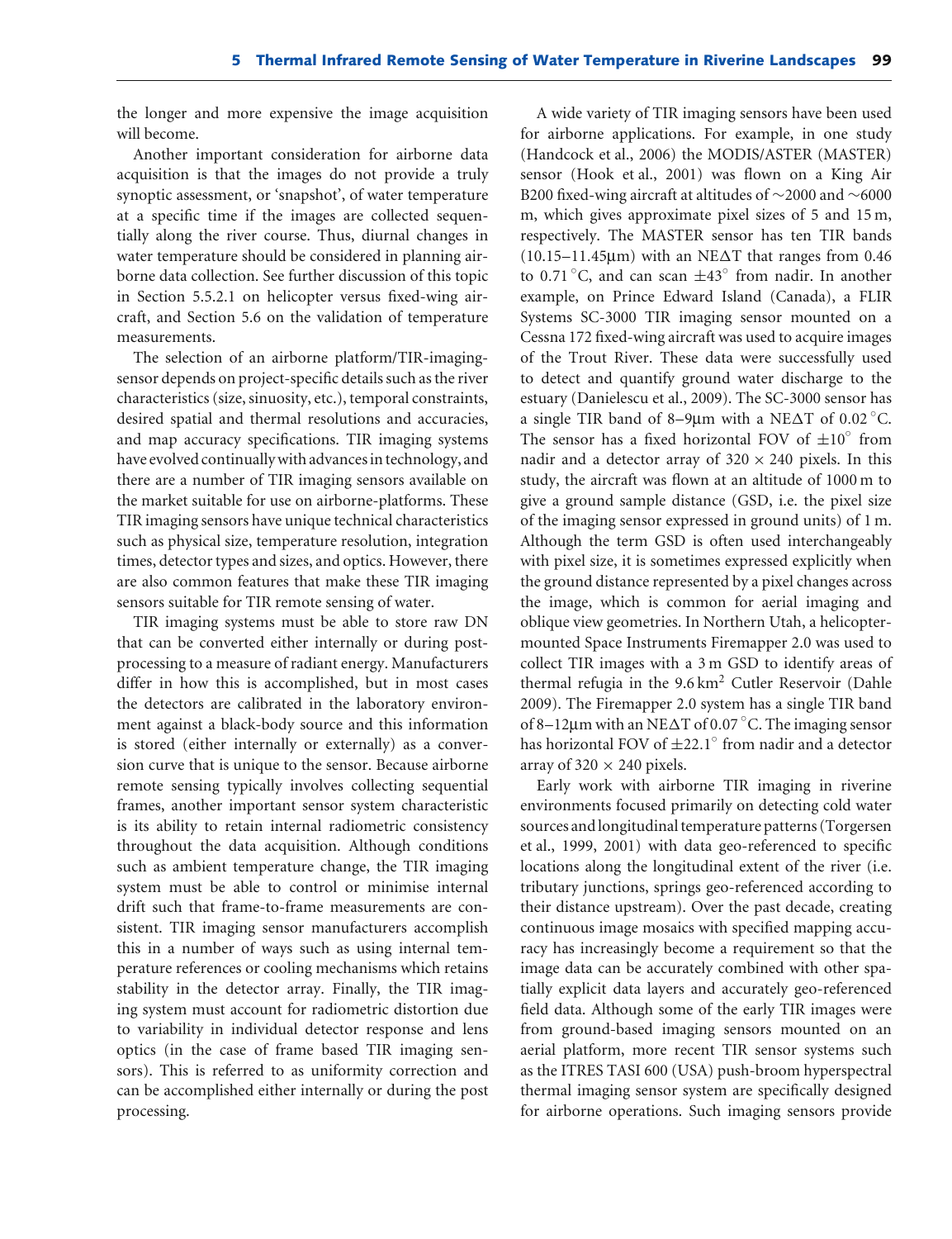timing and scan information suitable for integration with airborne Global Position System (GPS)/inertial measurement units (IMU) for direct geo-referencing. Similarly, the FLIR Systems SC6000 QWIP frame based sensor (8–9.2μm) has accurate timing and triggering capability that allow direct integration with an aircraft's modern GPS which records its geographical location, and its IMU which record the aircraft's velocity, orientation, and gravitational forces. An IMU greatly simplifies the process of extracting ground control points (GCPs) used for orthorectification of the image data. When an IMU is not available, as is more common in older systems, these GCPs need to be extracted from other image sources, base-maps, or manual or surveyed GPS locations. The process of identifying GCPs in the image is simplified when a concurrent visible image is obtained with the TIR image, otherwise distinguishing water from the bank material can be difficult when, for example, a shaded gravel bar is colder than water and confused for a coldwater spring, or dead wood in the stream is confused for a warm water input.

TIR imaging systems have progressively increased the size of the detector arrays, allowing a broader range of options for smaller GSDs or larger ground footprints at fine and medium pixel sizes. In general, this also allows a broader range of platform options since fine-resolution pixel sizes that were once achieved from a helicopter can be designed for higher flying aircraft capable of covering greater areas in shorter amounts of time. For example, the FLIR Systems SC6000 offers multiple lens options, has a pixel array of 640  $\times$  512, and an NEΔT of 0.035  $^{\circ}$ C. With  $a \pm 17.5^\circ$  FOV (25 mm lens), a 1 m pixel can be achieved with a 644 m wide ground footprint. The previously mentioned ITRES TASI 600 is a pushbroom hyperspectral thermal imaging sensor that acquires an image with 600 pixels across its track with a  $\pm 20.0^\circ$  horizontal FOV and 32 bands within the 8–11.5μm spectral range (the advantage of multi-band thermal imaging sensors was discussed in Section 5.4.1). Finally, technological advances have made small, relatively inexpensive handheld thermal imagers appealing for mounting on airborne platforms. However, these image systems typically do not have the radiometric features or durability suitable for the airborne environment.

# *5.5.2.1 Helicopter versus fixed-wing aircraft*

TIR imaging sensors have been mounted on both helicopter and fixed-wing airborne platforms. The selection of platform depends in a large part on the objectives of the data acquisition, the desired TIR imaging sensor spatial resolution, and the characteristics of the river.

The advantage of a fixed-wing aircraft is that the postprocessing of TIR images is simplified by the relative stability of the platform, whereas a helicopter will typically have more variable flight characteristics such as altitude, yaw, roll, and pitch, which require additional processing and can introduce artifacts into the image which makes image interpretation more complex. Fixedwing aircraft have long been used for aerial photography and other airborne remote sensing tasks. Consequently, finding a commercial charter for a fixed-wing aircraft with an existing camera port and appropriate flight characteristics, which is also located close to almost any project site, is relatively straightforward. Additionally, the instrumentation on fixed-wing aircraft is normally located inside the aircraft so that the installation, operation, and transport of the sensor is simplified when compared to operating from a helicopter. On rotary-winged aircraft, the instrumentation is most often external to the aircraft in a weatherised pod. In general, helicopters have a smaller range and higher operating costs than fixed-wing aircraft, but are more suitable for certain data-collection missions.

Fixed-wing aircraft are generally preferred in TIR image collections where flight parameters (altitude, speed) can remain relatively constant over the project area, such as for large water bodies or targeted sections of river with limited terrain relief. Helicopters are more suitable for collecting images along a sinuous corridor at very fine resolutions where the helicopter's slow speed and maneuverability are an advantage, and the acquisition of ultra-high resolution images is needed (e.g. for studying complex braided floodplains). In many cases, a fixed-wing aircraft may have to collect multiple lines of image data to capture the same areas, and may be unable to safely maneuver at the low altitudes required to capture images of the same spatial resolution.

As TIR imaging sensor systems decrease in size and cost, their application from airborne platforms is likely to increase. Smaller TIR imaging sensors can also be mounted within unmanned aerial vehicles (UAVs), including remotely controlled aircraft (e.g., Berni et al., 2009) and under balloons (N. Bergeron, Institut National de la Recherche Scientifique, Quebec, Canada, pers. comm.).

#### *5.5.2.2 Airborne image analysis*

Some of the factors and considerations of using TIR imaging sensors on airborne platforms, and their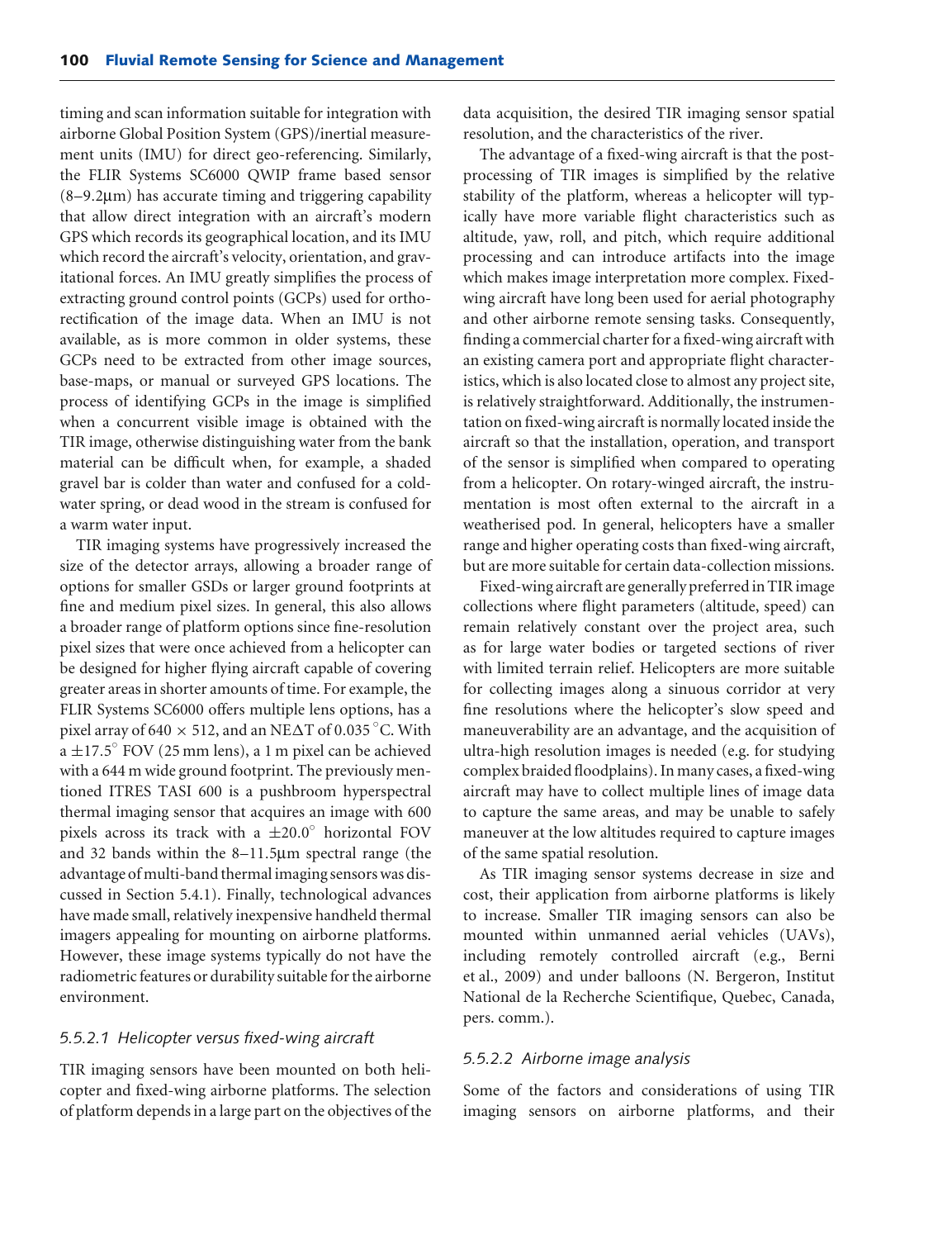post-processing, applies also to other remote imaging sensors; thus, standard methods can be used. Airborne data also need to be calibrated. For example, as described previously in Handcock (2006), the flight team for the MASTER multispectral data collection processed the TIR data to 'radiance-at-sensor.' using onboard calibration targets and an onboard GPS to record the aircraft's location. Ground-based data can also be used to calibrate raw TIR data, as will be explored in Section 5.6.

If the objective is to create continuous image mosaics of riverine systems or large water bodies, the acquisition of overlapping images becomes especially important, as does the timeliness of image acquisition (see Section 5.6.1). The ability to capture images efficiently at fine spatial resolutions, particularly on smaller streams, is paramount to minimising the diurnal change in water temperature during the image capture. For example, a recent 48 km stretch of the Anchor River (AK, USA) was flown by helicopter in 0.6 hr at a spatial resolution of 60 cm GSD. A flight plan for the same corridor, using a fixed-wing aircraft at the same GSD, would have required a flight time of approximately 2.4 hr.

#### **5.5.3 Satellite imaging**

Space-borne TIR imaging sensors can cover a greater aerial extent than airborne TIR imaging sensors and cover a range of pixel sizes, number of bands, FOV, revisit times, and sensor sensitivities. If TIR satellite images are available for the study time, and are of a suitable pixel size compared to the thermal application (see Section 5.4.2), they can be an attractive source of broad-scale data due to their low cost, capability for regional coverage, and the potential for repeat monitoring with systematic image characteristics. While TIR satellite-based images generally cover large areas, their coverage may still not be extensive enough to fully track some water bodies. Therefore, measurements of long channel reaches may have to be compiled over several days or weeks depending on the satellite orbit.

TIR imaging sensors typically have larger pixel sizes than do visible and near infrared (VNIR) imaging sensors, with the pixel size being determined by the sensor specifications (e.g., aperture, sensitivity of the detector, and the desired NEΔT). For example, the Advanced Spaceborne Thermal Emission and Reflection (ASTER) radiometer (Kahle et al., 1991; Yamaguchi et al., 1998), mounted on NASA's Terra spacecraft, has a VNIR sensor with three bands (15 m pixel size), a shortwave infrared (SWIR) sensor with six bands (30 m pixel size), and a TIR sensor with five bands (8.12–11.65μm) with 90 m pixel size and an NE $\Delta T$  of  $\leq 0.3$  °C at 27 °C (Gillespie et al., 1998; Yamaguchi et al., 1998). While the pixel size of the ASTER TIR sensor is fine in terms of a satellite-based imaging sensor, it is 'medium' based on the multi-sensor criteria defined previously. The revisit time for ASTER is 16 days, and the FOV of the system is 60 km. As well as raw TOA ASTER data which are not radiometrically corrected, a number of higher-level products have been are available, including temperature, emissivity, and ground-leaving spectral radiance.

The NASA EOS MODIS sensor is also on the Terra platform (imaging in the morning), as well as a second MODIS sensor onboard Aqua (imaging in the afternoon). MODIS has ten TIR bands (6.54–14.39μm) with a pixel size of 1000 m and an estimated NE $\Delta$ T of 0.05  $^{\circ}$ C at 27  $^{\circ}$ C (Barnes et al., 1998). Although MODIS has more bands than ASTER and a wider FOV (2330 km), the larger pixels limits it to observations of wide rivers. One advantage of MODIS is that images of the entire globe are acquired daily (and more frequently for higher latitudes). As well as raw TOA MODIS that have not been radiometrically corrected, a number of higher-level products are available, including temperature and emissivity.

The Landsat  $ETM$ <sup>+</sup> sensor on Landsat-7 is in the same orbit as Terra, which allows images to be acquired ∼20 min apart with a 16-day revisit time. The single TIR band of Landsat  $ETM<sup>+</sup>$  (10.40–12.50 $\mu$ m) has inherent pixel size of 60 m (National Aeronautics and Space Administration, 1998), which is more recently available resampled to 30 m for easier comparison with other Landsat bands. The NE $\Delta$ T of the Landsat ETM<sup>+</sup> TIR band is 0.22  $^{\circ}$ C at  $7^{\circ}$ C (Barsi et al., 2003), and the FOV of the system is 185 km. The TIR sensor on Landsat was historically not always switched on to acquire data; however, the large number of images in the Landsat archive, the ongoing acquisitions, and the recent availability of free data, makes Landsat TIR an attractive option if it meets an application's specifications.

#### **5.5.4 Key points**

• The choice of TIR imaging sensor and whether the platform is ground-, air-, or satellite-based will depend on many factors, including the size of the area that has to be covered, how frequently data are required, cost and sensor availability, and whether the accuracy requirements of the application require a TIR imaging sensor with on-board calibration sources.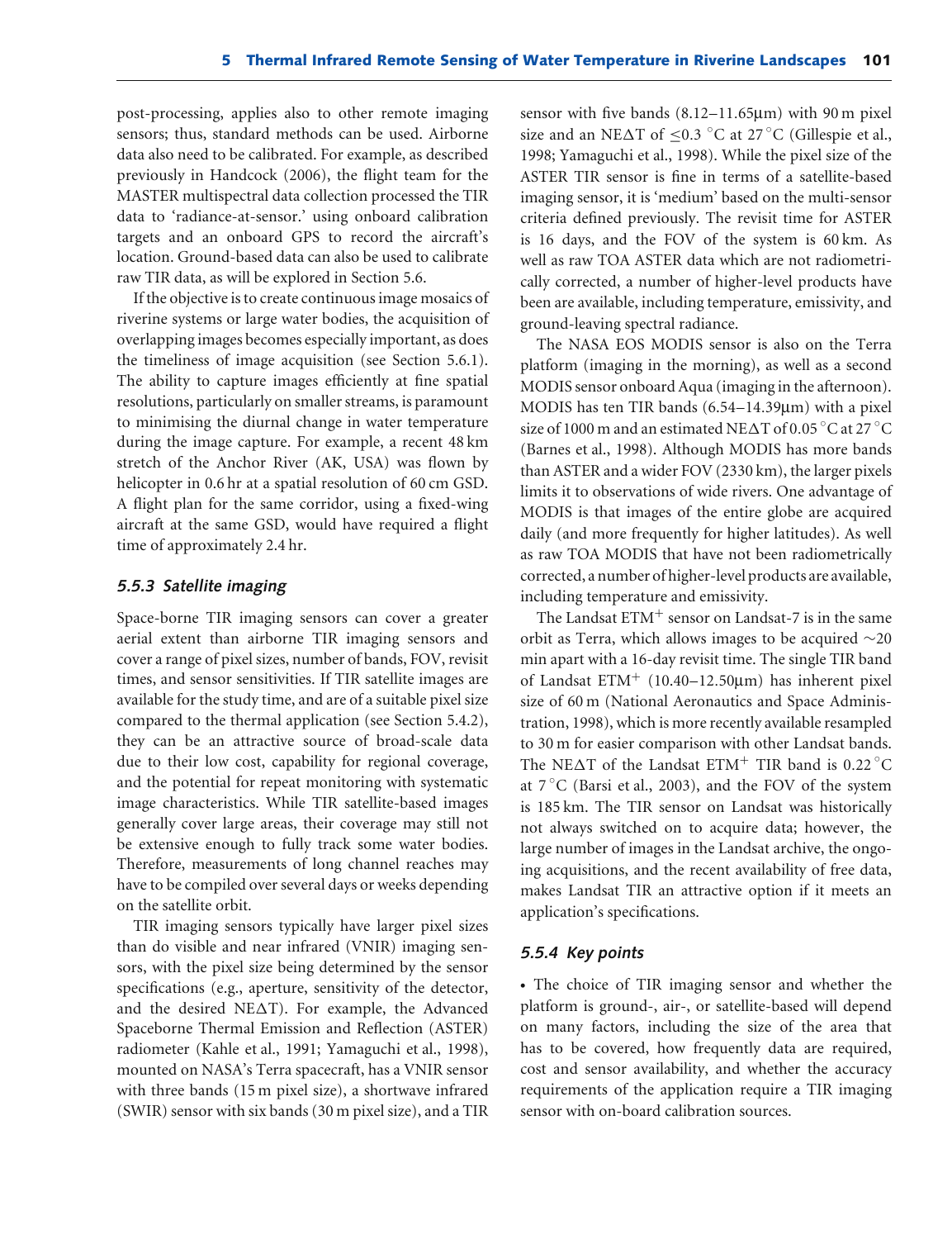• Ground-based TIR imaging sensors are convenient but can only view the water from specific locations along the stream. Observation angles need to be chosen carefully to reduce the effects of scattering from bank objects.

• Airborne TIR imaging sensors provide spatially extensive images with fine pixel-sizes suitable for narrow streams and rivers, but acquisition can be costly, processing complex, and images are generally acquired over narrow swath widths.

• The pixel size and ground footprint of the TIR image is a function of the altitude above the water body at which the sensor collects data, the sensor characteristics, and the optical FOV of the sensing system.

• A balance must be found between the pixel size of the TIR sensor and the altitude at which airborne images are collected. Too high an altitude will result in more problems with mixed pixels, while too low an altitude will increase the expense and time required to acquire images over a given area.

• Advantages of fixed-wing aircraft include the relative stability of the platform that simplifies post-processing of TIR images, and the lower operating costs.

• Advantages of rotary wing aircraft include the greater flexibility of the platform for tracking sinuous riverine features and for flying at the low altitudes required for capturing very-fine resolution imagery. Such advantages require additional processing, and can introduce artifacts into the image which may make image interpretation more complicated, but software advances will likely reduce these disadvantages in time.

• UAVs hold great potential for future collection of TIR imagery, however, the lack of defined operating rules and licensing procedures for most countries severely limits their usage.

• Space-borne TIR imaging sensors provide spatially extensive images for low cost over large areas, but pixel-sizes are usually coarser than airborne data and are commonly too coarse to resolve the river channel, except for the widest rivers. However their low cost and capability for regional coverage at multiple points in time make satellite-based TIR imaging sensors attractive if the pixel size is suitable for the river size.

• The typically narrow swath widths of airborne TIR images make it more likely that overlapping scan lines must be collected and processed to create a mosaic of the river.

• Common to all sensor platforms is the issue of calibration. Some TIR imaging sensor systems have on-board calibration sources, while other systems record only relative values and must be calibrated.

# **5.6 Validating TIR measurements of rivers**

# **5.6.1 Timeliness of data**

Water temperature in streams and rivers changes throughout the day as the sun elevation angle and heating changes. Collecting validation data for TIR observations requires that water temperature measured is close enough to the time of the TIR image collection that the temperature has not changed significantly. This can be relatively easy to do in the case of ground-based images but is much more complex for observations from aircraft or satellite. In all situations, the collection of simultaneous measurements can be difficult due to the requirement for large numbers of personnel. Two questions that must be addressed pertain to the time of day of image capture and the duration of the collection period, both of which depend on the application. For example, to detect warm groundwater springs during winter, TIR images should be obtained when the river is the coldest.

If multiple images are to be compiled into a mosaic to provide coverage for a larger area, TIR data should be acquired when water temperature is most stable. River temperature is typically most stable in the early afternoon when air temperature is also relatively stable. However, the thermal inertia of the river water provides additional stability not found in air temperature, increasing the time over which river conditions should reflect the thermal conditions during TIR image acquisition. To study this question more closely, we have provided observations acquired at an interval of 15 min from four sites in the Pacific Northwest (USA) (Figure 5.9). Two sites are on a large river (Green River, annual flow  $45.6 \text{ m}^3 \text{ s}^{-1}$ ), whereas the other two are on smaller streams (Big Soos Creek, annual flow  $3.5 \text{ m}^3 \text{ s}^{-1}$ ; and a tributary to Covington Creek, which is a tributary to Big Soos Creek). Two sites are relatively open with limited riparian cover, whereas the other two have dense riparian cover (the tributary to Covington Creek is almost completely shaded). All four sites show a strong diurnal cycle, with minimum temperature occurring just as the sun rises above the horizon, and maximum temperature occurring by late morning or early afternoon. Changes in temperature are typically slowest around these extremes, so that early morning and early afternoon have the widest sampling windows with the least change in temperature. The width of a sampling window is highly dependent on how much of a change in temperature is acceptable. If observations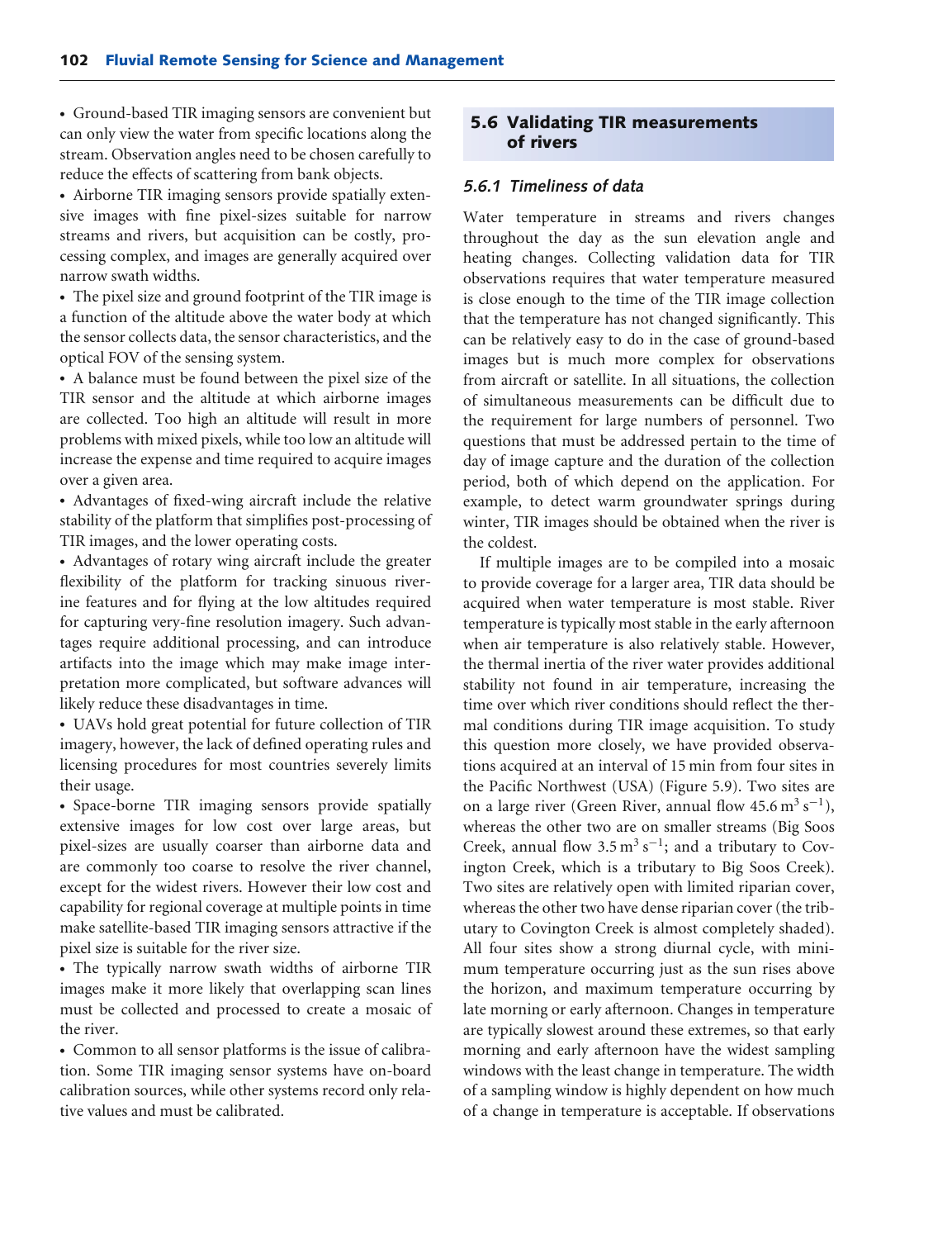

**Figure 5.9** Change in temperature over time over a day for four locations: (a) a large river with an open riparian zone, (b) a small stream with an open riparian zone, (c) a large river with forested riparian zone, and (d) a small stream with forested riparian zone.

should not vary by more than  $\pm 1$  °C from the TIR image, a window of more than 4 hr is possible, but to constrain measurements to within  $\pm 0.5^{\circ}$ C a window of less than 2 hr may be better.

# **5.6.2 Sampling site selection**

The number of sampling sites is dictated by the (1) length of river to be measured, (2) its accessibility, and (3) the location of temperature extremes within the river. River length to be measured will be controlled by the method used for TIR image collection. For example, a single TIR image frame collected from a bridge, helicopter, or balloon may simply require field technicians to walk the length of the river reach, collecting representative temperature measurements. However, multiple aircraft images or even a single satellite image may cover 10s to 100s of kilometers of river channel, requiring in-stream sampling at many locations with multiple field teams. If recent TIR images are available, they can be used to select validation sites, and hand-held TIR sensors can be used to survey a region to determine optimum locations for deploying thermometers for longer-term monitoring.

Where digital spatial datasets of roads and river channels are available, an initial set of sampling locations can be devised by identifying locations where rivers and roads cross or come very close to each other. Otherwise local maps can be used for a similar search. In some cases it may be possible to determine if sites are inaccessible from available maps, air photos, and other spatial data layers within a GIS or Google Earth (Google Inc., 2010). For example, such data sources can be used to identify the presence of restricted lands, steep slopes, or channels that are not visible from above through dense riparian canopies. However, in many cases determining accessibility will require a survey of the locations to avoid inappropriate sample sites.

When identifying sampling locations, care should be taken to avoid locally cool or warm locations. These can be caused by the influence of tributaries, back-water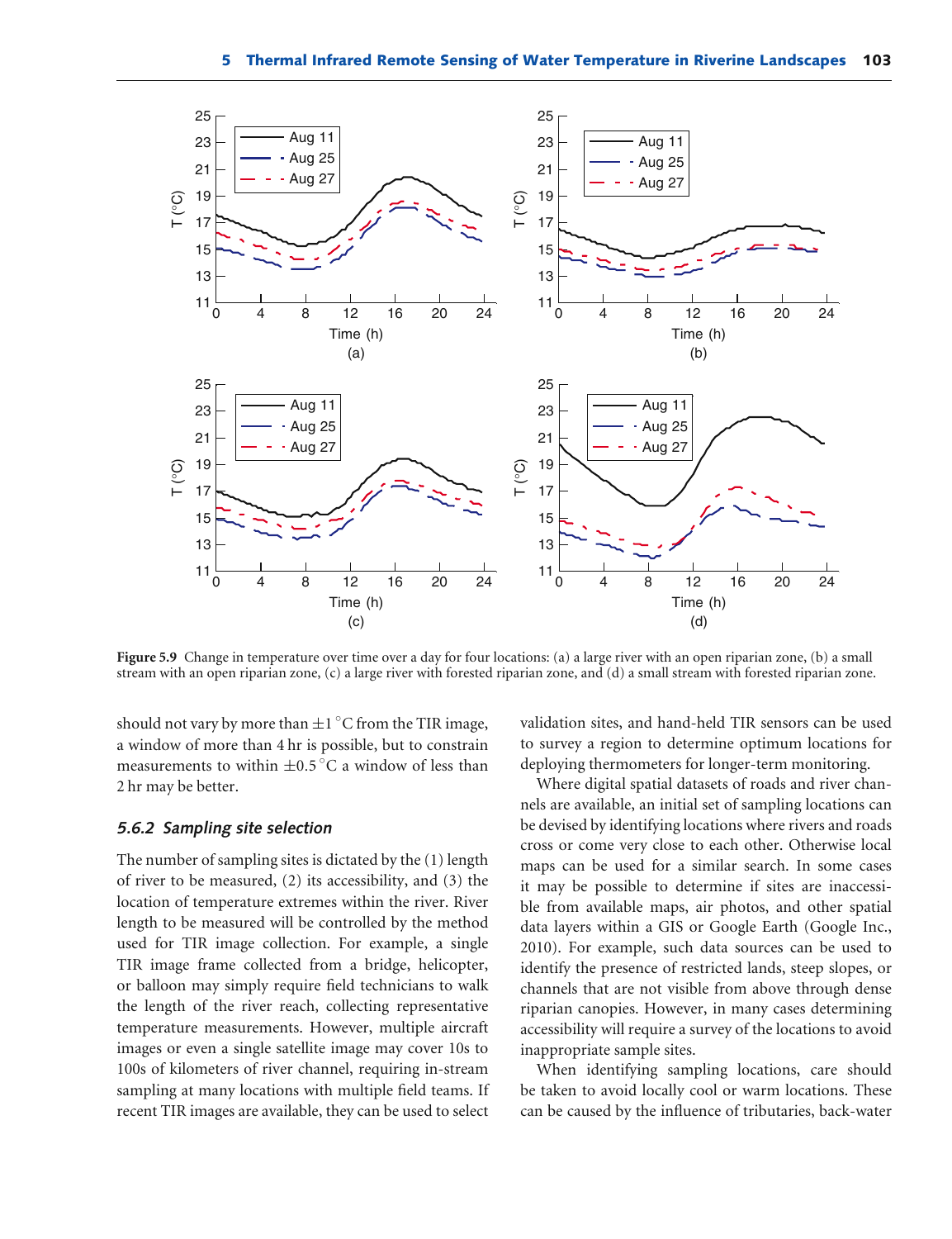effects (where a dam or other obstruction results in changed temperature upstream), and groundwater seeps, which can change the bulk  $T_k$  of the main river channel locally. Fine-scale examples can be seen in Figures 5.1–5.3 in which seeps, springs, and tributaries affect water temperature at spatial scales of a few to 100s of m. The mixing of two very large tributaries, such as the Mississippi and Ohio rivers (USA) (Figure 5.7) can affect water temperature for many kilometers. In measurements made on the Columbia River (USA) using a hand-held thermometer, thermal eddies were revealed at the edge of the wide river, suggesting that more frequent measurements ( $\sim$ 1 min<sup>-1</sup>) might be necessary when the river is not well-mixed or in the presence of obstructions (Handcock et al., 2006).

## **5.6.3 Thermal stratification and mixing**

As suggested by Wunderlich (1969), the effects of thermal stratification on data collection can be minimised by collecting measurements in shallow, well-mixed parts of the river because sites that are exposed to solar radiation, slow moving currents, or substantial cold-water inflows from seeps or springs may experience substantial thermal stratification (Nielson et al., 1994; Matthews and Berg, 1997; Torgersen et al., 2001). Thermal stratification is possible during sunny conditions or slow river flows when solar heating of the surface layer is not compensated by vertical mixing. For example, thermal stratification was observed by Torgersen et al. (2001) in some areas of the river that were not well mixed. Nielsen et al. (1994) found significant vertical stratification for flows of less than 1 ms−<sup>2</sup> in the Middle Fork Eel River in northern California. They found that at depth, water could be as much as 7  $^{\circ}$ C cooler than at the surface. These examples highlight that TIR images only measure the water's surface, and that there are complex mixing processes deeper in the water column. For a good discussion of this issue and the physics of mixing, see Torgersen et al. (2001).

Wind and the breaking of waves can also disturb the skin layer and leave the surface well mixed, as has been seen in studies of ocean waves (Jessup et al., 1997), so that the measured  $T_r$  approaches the  $T_k$  of the water at the depth of mixing. Hook et al. (2003) investigated the difference between  $T_k$  in the surface layer and the  $T_r$ in the skin layer of lakes using four monitoring stations permanently moored on Lake Tahoe, California–Nevada (USA). They found a difference between  $T_k$  and  $T_r$  that varied over the diurnal cycle, which they attributed to solar heating and lower wind speeds in the morning. Water in rivers is more turbulent than in lakes and

oceans, so beyond the potential for wind mixing, river flow around and over rocks, woody debris and other obstructions induces additional mixing and will break the skin layer. Because of this additional mixing, temperature derived from TIR images for turbulent rivers should be more representative of  $T_k$  than data for more static circumstances.

#### **5.6.4 Measuring representative temperature**

The use of hand-held, ground-based TIR thermometers, or small imaging radiometers, provides the most direct validation of remotely determined temperature. However, obtaining accurate temperature from such devices can be difficult. Because TIR radiation is emitted by all objects at all temperatures, the potential for contamination of readings from a radiant thermometer is high. Contact sensors, which include analog and digital sensors, are more robust and accurate, but they measure  $T_k$  at depth, thereby reducing their utility for comparison with  $T_r$ .  $T_k$  is the environmentally and ecologically important temperature but is not a direct comparison with what the remote TIR sensor detects. For example, in oceanographic applications where SST is of interest, a regression is usually applied between *in situ*  $T_k$  measured from buoys and ships and  $T_r$  from TIR sensors (Robinson et al., 1984) to convert the skin temperature measurement of  $T_k$  into  $T_k$  from deeper in the water column.

This regression approach is especially important for SST measurements since bulk  $T_k$  measurements have traditionally been collected at depths of up to 1 m. Such measurements can lead to values of  $T_k$  that are 0.1 to 1.5 K warmer than near-surface measurements of  $T_k$ . Capturing representative river temperature is potentially more difficult than in the ocean as water depths can change, there can be exchanges of water between the water and the streambed, and there can be spatial variability of temperature along and across the channel. For that reason, the collection of representative temperature of streams and rivers must be handled with care, both for ground-truth evaluation of remote sensing products and for capturing the ecologically sensitive values of  $T_k$ .

Precision of thermometers should be at least as good as that expected from the TIR measurements. For example, if the TIR sensor provides temperature with an NEΔT of 0.5 ◦ C, a bulb thermometer should have lines at least every 1.0 °C so that temperature can be measured and recorded with a precision of 0.5 ◦ C.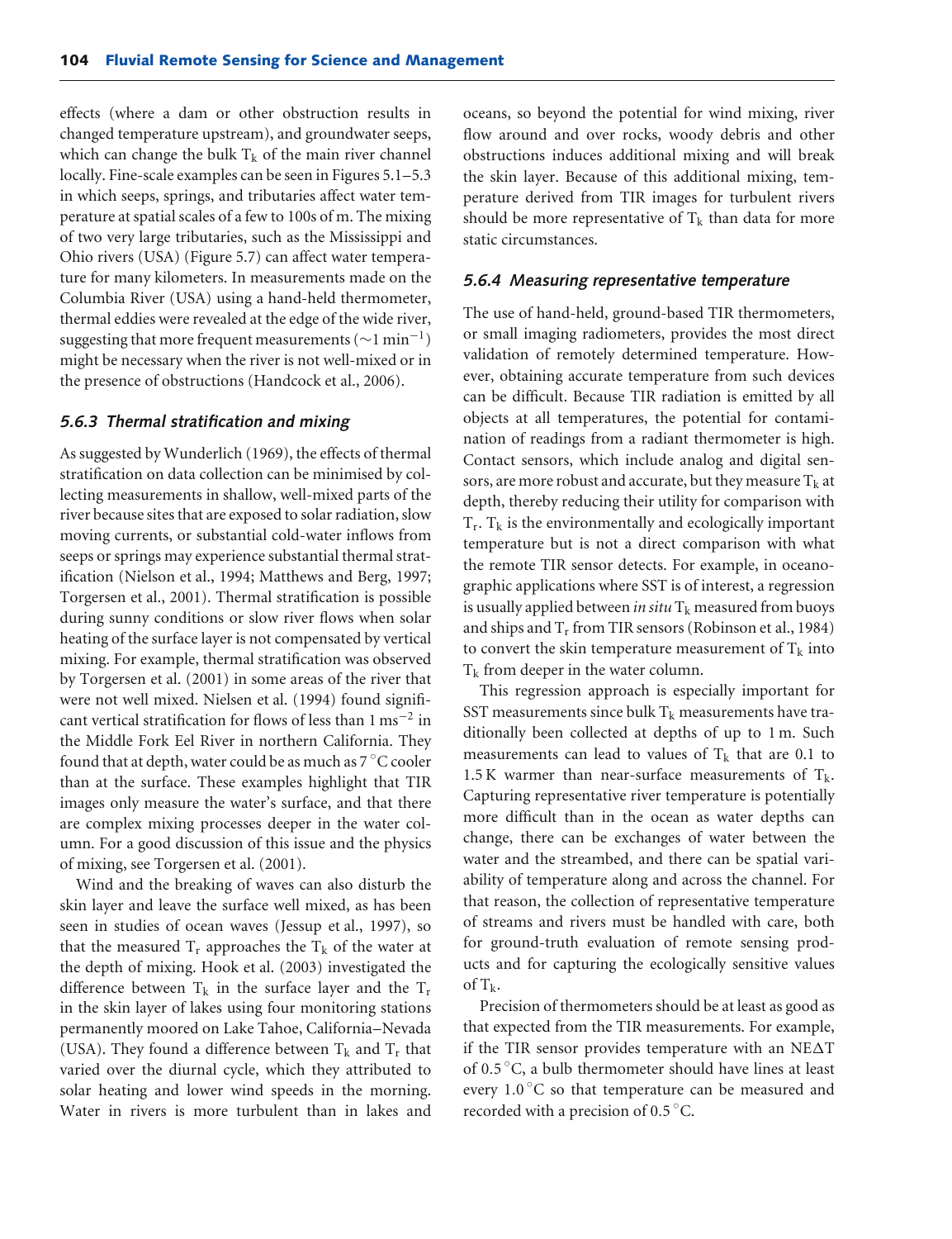#### *5.6.4.1 Radiant temperature measurement*

There are many types of TIR thermometers available on the market ranging from under \$100 to several thousand dollars (USA). These thermometers use similar technology to the satellite- and aircraft-based TIR imaging sensors, to detect the radiation emitted in the TIR spectrum; however, they are typically designed to measure the temperature of a single location, not to provide spatially extensive images, and are sensitive to the entire TIR spectral range rather than a narrow spectral range. Increased price for TIR imaging sensors will generally provide better optics, aiming capabilities and insulation. The latter is important for obtaining accurate temperature, as it reduces the sensitivity of the device to environmental conditions such as rapid heating or cooling of the internal components of the thermometer, which will change the amount of unintended TIR radiation reaching the sensor. Experiments with an inexpensive TIR thermometer (e.g., a TempTestr-IR from Oakton, 2005) showed that even short-term exposure to direct solar radiation in a climate-controlled building could substantially alter temperature readings from the thermometer (by several degrees Celsius). Increasing the insulation around the TIR thermometer and limiting its direct exposure to extreme conditions (such as direct solar radiation) can reduce the uncertainty in the measurement.

Care must also be taken that the TIR radiant thermometer is measuring only water temperature. These devices have a distance to target/spot size ratio that will indicate how wide the area being sensed is at different distances from target. Inexpensive sensors will typically have a lower ratio (e.g., 6:1, or 9.5◦ ), in which case the spot diameter increases by 1 cm for every 6 cm greater distance of the target. The target area for less expensive devices will expand more rapidly with distance than for a more expensive device (e.g., with a ratio of 75:1, or 0.76◦ ). The ratio should be smaller if measurements are made closer to the target in order to reduce the likelihood of interfering objects (e.g., rocks, logs) being included in the measurement.

These TIR radiant thermometers require that a single representative ε be specified, to ensure that the output temperature is appropriate for the material being measured. Higher temperature accuracy can be obtained by using accurate emissivities, but for spectrally variable targets, an accuracy limit is reached because the target is a selective radiator and not, in fact, a graybody. For example, for distilled water at 300 K the emissivities between 10 and 14μm range from 0.965

to 0.993, but using a single average emissivity of 0.985 will result in calculated temperatures of 29.00–28.69  $^{\circ} \mathrm C$ (∼0.3 K error). Ultimately, the change in temperature resulting from the emissivity correction is likely to be small relative to the other sources of error when using inexpensive devices.

#### *5.6.4.2 Kinetic temperature measurement*

There are a variety of technologies used for the measurement of  $T_k$ . These can be divided into analog and digital technologies and hand-held and self-contained temperature-logging units. Analog thermometers, most notably bulb thermometers, have traditionally been less expensive and therefore easier to supply to many field staff taking measurements. Digital thermometers may be easier to read and are potentially more robust. Selfcontained data loggers are still the most expensive option, but they can be used to monitor water temperature for extended periods of time and in locations where regular access may be difficult. A combination of devices can provide an expanded network of observations in conjunction with an image acquisition as long as all devices are calibrated and care is taken in selecting measurement locations.

Thermometers will generally be used to measure water temperature near the water surface since the measured temperature will need to be read from the device and recorded. Because inserting the thermometer into the water will break any skin layer, such measurements will always be of the bulk water, not the skin itself. Measurements in the top 10 cm of water are most appropriate for comparison with calibrated TIR images, although the collection of simultaneous measurements can be difficult due to personnel restrictions. Temperature measured by data loggers mounted to the streambed tends to be lower than that measured using near-surface thermometers and TIR sensors. As with measurements of SST, this temperature difference is likely the result of thermal stratification (see Section 5.6.3 for more details).

In the next sections, we apply the knowledge described in this theoretical background to two examples of using TIR remote sensing to monitor water temperature.

#### **5.6.5 Key points**

• When absolute water temperature is required, it is necessary to collect validation data. If only relative temperature differences are required, validation data requirements can be reduced or eliminated.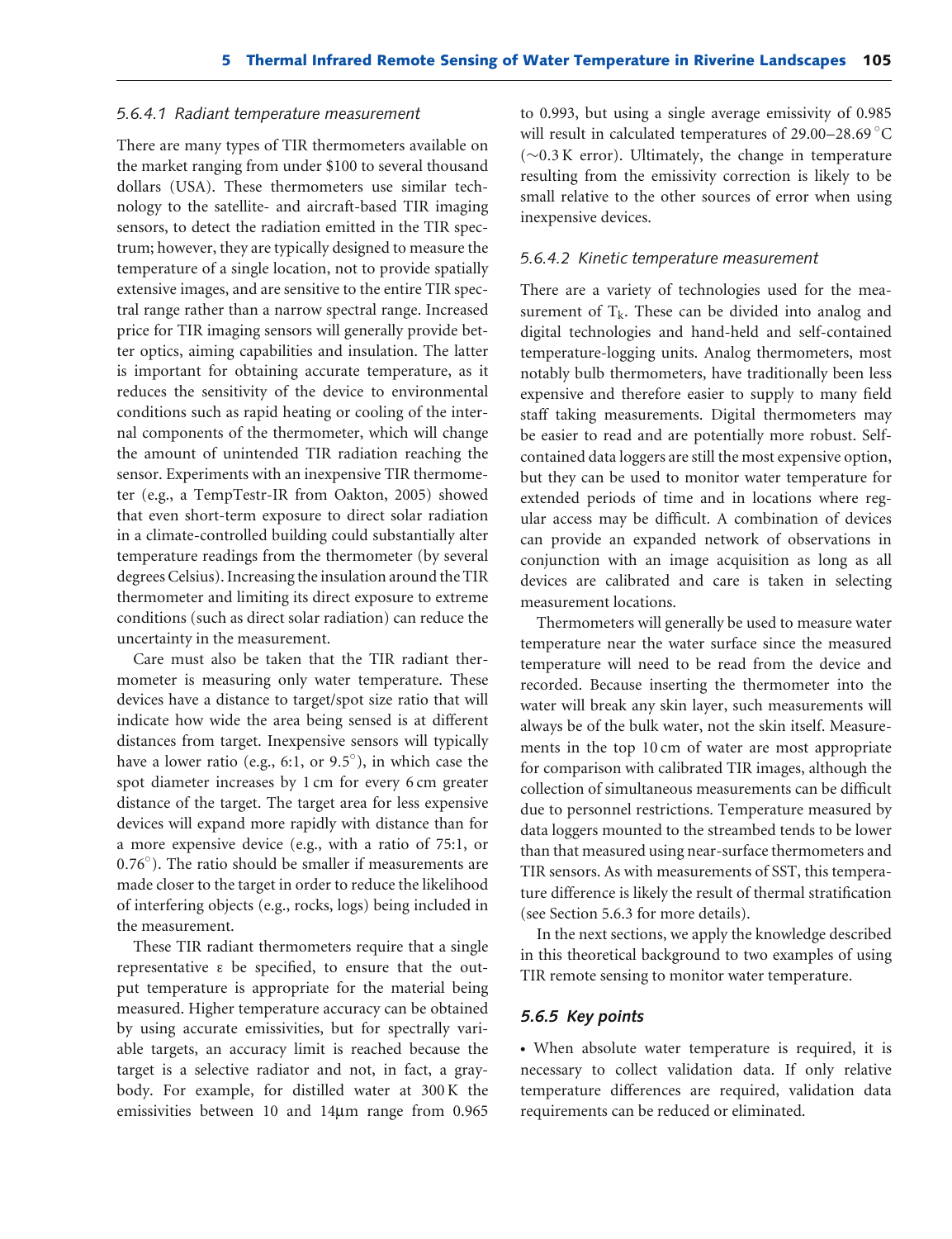• The number of sampling sites is dictated by the (1) length of river to be measured, (2) its accessibility, and (3) the location of temperature extremes within the river. Care should be taken to avoid locally cool or warm locations, as validation is best made where temperatures represent the bulk of the region being observed.

• Validation data can be collected from automatic gauges, or from surveys with radiant or kinetic thermometers with or without a data logger. A combination of devices can provide an expanded network of observations in conjunction with an image acquisition as long as all devices are calibrated and care is taken in selecting measurement locations.

◦ Measurements using hand-held kinetic thermometers to measure  $T_k$  (i.e., analog, digital, or data logger) will generally be near the water surface, and because inserting the thermometer into the water will break any skin layer, such measurements will always be of the bulk water, not the skin itself.

◦ Analog thermometers are usually less expensive, but digital thermometers may be easier to read and are potentially more robust. Both can be used to rapidly expand a sampling network with trained volunteers for a single day of observations.

◦ Self-contained data loggers are the most expensive option, but they can be used to monitor water temperature deeper in the water column, for extended periods of time, and in locations where regular access may be difficult.

◦ Radiant thermometers can be used to survey a region for appropriate sampling locations. They are, however, generally sensitive to the entire TIR spectral range, and require that a single representative ε be specified. Such thermometers are also generally sensitive to their own temperature so care should be taken when using them in the field.

• Measured  $T_r$  represents the 'skin' layer at the water surface. Depending on the amount of mixing in the river, it may not be representative of  $T_k$  further down in the water column.

• The effects of thermal stratification on data collection can be minimised by collecting measurements in shallow, well-mixed parts of the river because sites that are exposed to solar radiation, slow moving currents, or substantial cold-water inflows from seeps or springs may experience substantial thermal stratification.

• Water temperature should be measured close enough to the time of the TIR image collection that the temperature has not changed significantly (see Section 5.6.1).

• Precision of thermometers should be at least as good as that expected from the TIR measurements.

# **5.7 Example 1: Illustrating the necessity of matching the spatial resolution of the TIR imaging device to river width using multi-scale observations of water temperature in the Pacific Northwest (USA)**

In this section, we show examples of TIR remote sensing of water across a range of stream widths and pixel sizes, to illustrate the necessity of matching the specifications of the TIR imaging sensor to the river characteristics such as the channel width. The combination of the spatial resolution of TIR images and river width both affect the accuracy and uncertainty of recovered in-stream  $T_r$ (Handcock et al., 2006). The accuracy is of great importance in that any detectable spatial pattern in temperature could be evidence for identifying thermal features such as springs, seeping cold water or subsurface flow. To illustrate the consistency between  $T_r$  and  $T_k$  fully, longitudinal profiles of radiant temperature from downstream to headwater stream reaches can be plotted in order to compare with the *in situ* gage observations. The mean difference and the standard error (deviation) of temperature are important metrics for evaluating the accuracy of temperature extraction.

As an example of these concepts, we have provided a group of images for reaches of the Green River, Washington (USA), as remotely sensed from TIR imaging sensors with pixel sizes of 5 m (MASTER), 15 m (MASTER), 60 m (Landsat 7 ETM+) and 90 m (ASTER) respectively (Figure 5.10a). Although Green River was clearly visible under MASTER and Landsat sensors, this river reach was obscured in the 90 m pixel size of the ASTER image. In our analysis, data were extracted along centre-lines of the river, in order to remove geo-referencing errors and possible along-stream mixed pixels. The results showed that in the 5 m MASTER image, the Green River alongstream radiant temperature had a standard deviation of  $0.7\,^{\circ}$ C and the mean difference between radiant temperature and kinetic temperature was  $+1.9\degree$ C. The fact that the 0.7 °C variability was close to the NE $\Delta$ T for the MASTER sensor  $(0.46-0.71\degree \text{C}$ ; Hook et al., 2001) indicated no obvious influence from warmer bank temperature. In contrast, the standard deviation was 1.6  $^{\circ}\mathrm{C}$ and the mean difference was  $+2.1\degree$ C for the 15 m pixels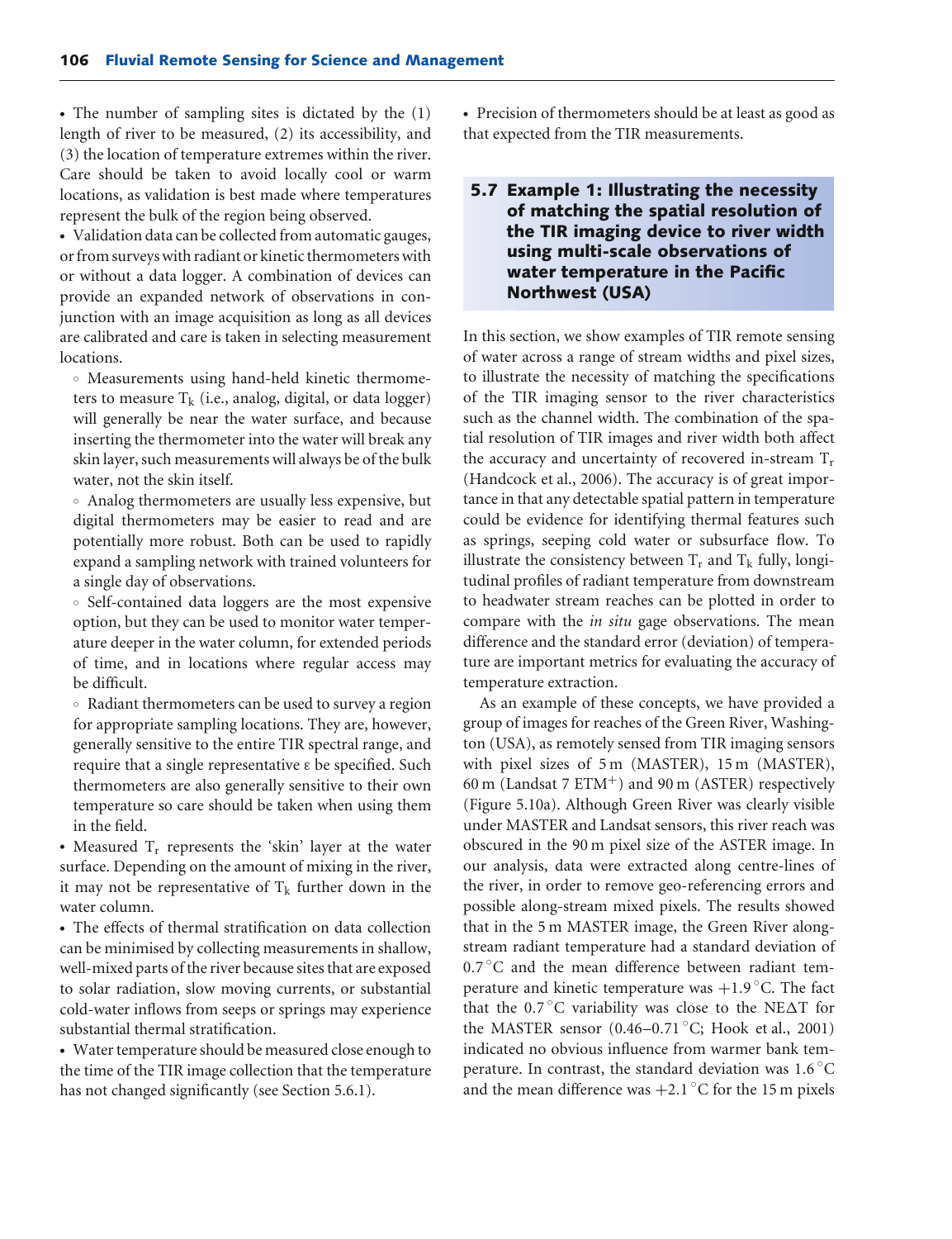

**Figure 5.10** Examples of 1 km<sup>2</sup> TIR image subsets (a) from different TIR sensors for a single location on the Green River Washington (USA) at different pixel sizes to illustrate the effect of pixel size on what can be seen, and (b) with a set 5 m pixel size from the MASTER sensor for a range of stream widths from streams in Washington (USA) observed at different pixel sizes to show the interaction between stream width and pixel size. For these un-calibrated images, darker shades indicate lower temperatures, and lighter shades higher temperatures.

of the MASTER data. This increased variability can be explained by the effects from warmer bank temperature because the along-stream temperature variability pattern was still similar to that of the 5 m MASTER image in some locations. In comparison, for the 90 m ASTER image, the mean difference increased to 4.6 ◦ C, with the standard deviation decreasing to 4.6  $^{\circ}$ C, which is much larger than the NEΔT of ASTER sensor (≤0.3 °C at 27 °C; Gillespie et al., 1998; Yamaguchi et al., 1998). Consequently, the Green River was fully resolved by the 5 m pixel size of the MASTER sensor, partly resolved by the 15 m pixels of the MASTER, and not resolved by the 90 m pixels of the ASTER sensor to obtain radiant temperature. See Cherkauer et al. (2005) for a detailed description and discussion.

A similar problem can be illustrated by evaluating different width reaches at a single TIR imaging sensor

resolution, such as the 5 m resolution MASTER images used in Figure 5.10b. Here, Soos Creek with a width of less than 5 m, had mixed at the bank, and the water was never fully resolved. Water pixels could occasionally be fully resolved in the Cedar River whose average width was equivalent to the resolution of the TIR image of about 5 m, whereas determining water temperature was easier for both the Green River with widths equal to approximately three pixels, and the Yakima River with greater than three pixels. As described previously, narrow stream widths will result in the problem of mixed pixels along the stream. Generally, at least three pure-water pixels are needed in order for an accurate temperature extraction (assuming that there are no sub-pixel obstructions within the stream), and as the number of pixels across the stream decreases, the accuracies decrease and uncertainties increase (Handcock et al., 2006).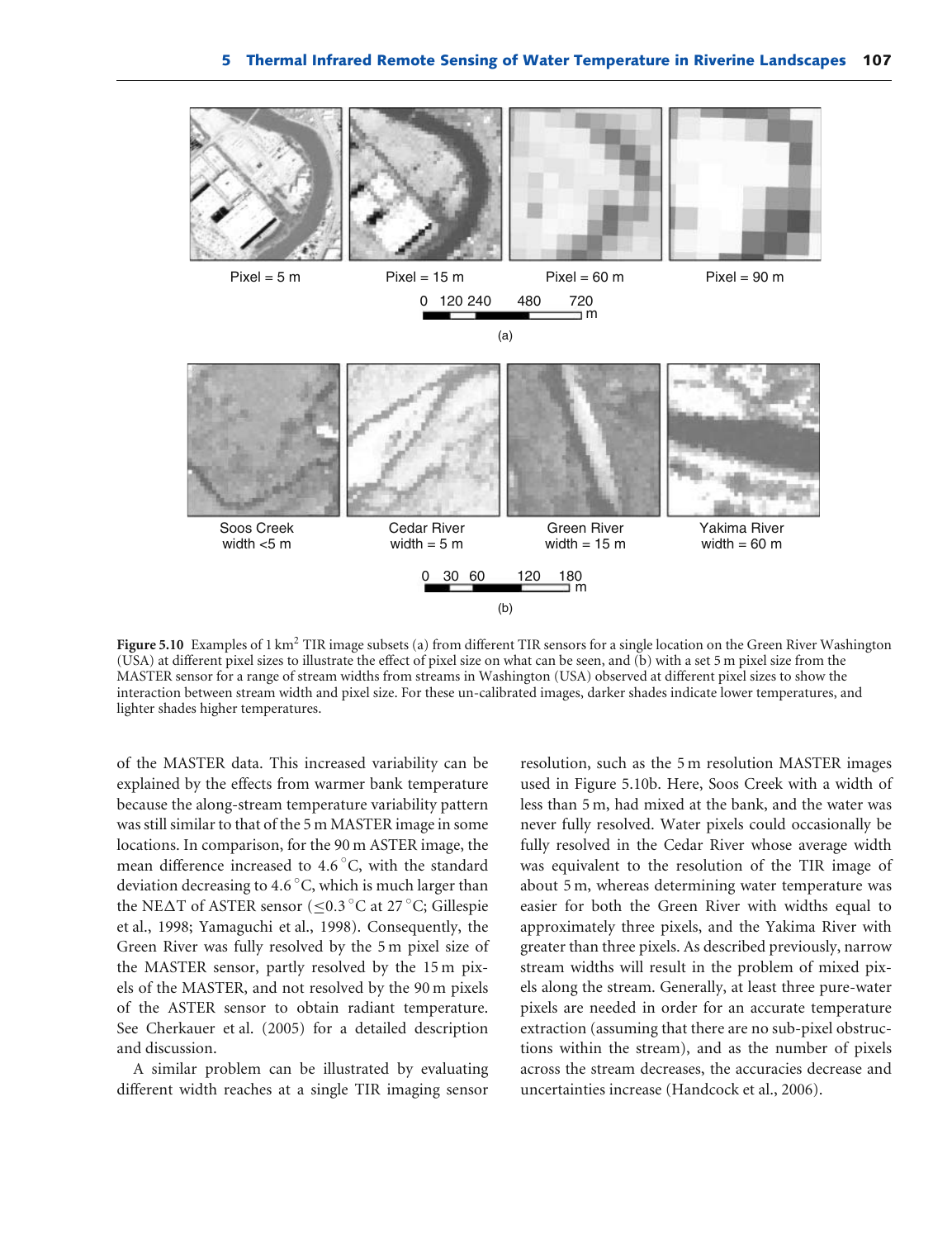# **5.8 Example 2: Thermal heterogeneity in river floodplains used to assess habitat diversity**

In this example, we expand our scope from looking at water in narrow stream and river reaches using multi-scale data, to show an example of thermal heterogeneity in the river floodplain as an indicator of habitat diversity. River floodplains are transitional areas that extend from the edge of permanent water bodies to the edge of uplands. In their natural state, they are among the most complex, dynamic, and diverse ecosystems globally, characterised by interacting flow, thermal, and sediment pulses that provide a complex 'template' to which organisms are adapted and by which ecosystem processes are controlled (Naiman et al., 2005; Stanford et al., 2005; Tockner et al., 2010). Although the changes in the composition and the configuration of habitat types have beenwell documented, little is known about thermal patch dynamics at the landscape scale (cf. Cardenas et al., 2008; Smikrud et al., 2008). Thermal patch dynamics are expected to control the distribution of aquatic and terrestrial organisms as well as of animals that exhibit complex life cycles (e.g., aquatic insects, amphibians). Furthermore, information on thermal heterogeneity is required to 'scale-up' ecosystem processes from the patch to the entire ecosystem.

In a recent study, Tonolla et al. (2010) applied groundbased TIRimages to quantify surface temperature patterns at 12–15 minute intervals over 24 h cycles in nearnatural Alpine river floodplains (Roseg, Tagliamento River; Figure 5.11). Each habitat type exhibited a distinct thermal signature creating a complex thermal mosaic. The diel temperature pulse and maximum daily temperature were the main thermal components that differentiated the various aquatic and terrestrial habitat types. In both river floodplains, exposed gravel sediments exhibited the highest diel pulse (up to 23  $^{\circ}$ C) while in aquatic habitats the pulse was as low as  $11^{\circ}$ C. At the floodplain scale, thermal heterogeneity was low during night-time but strongly increased during day time, thereby creating a complex shifting mosaic of thermal patches (Figure 5.11). However, TIR images only record  $T_r$  at the water surface. Within the top 29 cm of the unsaturated gravel sediments, thermal heterogeneity was as high as across the entire floodplain at the surface (Tonolla et al., 2010). This strong vertical gradient should be considered when calculating temperature-dependent ecosystem processes.

This study emphasised that remotely sensed TIR images provide a unique opportunity to simultaneously map

surface temperature of aquatic and terrestrial ecosystems at a high spatio-temporal resolution, a capability not possible using non-imaging ground-based methods (e.g., Arscott et al., 2001; Kaushal et al., 2010). However, a major challenge is to link thermal patch dynamics with ecological processes. Indermaur et al. (2009a, b), for example, demonstrated that home range placement of amphibians in the Tagliamento floodplain depends on the thermal properties of the individual habitat types (e.g., large wood deposits that provide thermal refugia), as well as on the spatial configuration of these habitats. Furthermore, there is clear evidence that the diel temperature pulses are ecologically more relevant than the average daily temperature. Microbial activity, for example, immediately reacts to short-term alterations in temperature leading to rapid alterations in ecosystem respiration when temperature changes. Therefore, ignoring local-scale and short-term thermal dynamics may lead to false conclusions about environmental change impacts on ecosystems. Concurrently, the effects of global warming can be attenuated by manipulating specific habitat characteristics and processes such as vegetation cover and the exchange between subsurface and surface water.

The use of airborne vehicles mounted with TIR imaging sensors can be extended to map the riparian areas, for example, mapping floodplains at different flow conditions and studying the distribution and density of terrestrial mammals such as deer or wild boar during flood events (e.g., Naugle et al., 1996). Furthermore, the TIR technique can be used in combination with other sensors such as LIDAR to quantify the three-dimensional heterogeneity of river floodplains.

## **5.9 Summary**

In this chapter, we showed how TIR measurements can be used for observing water temperature in riverine landscapes for practical applications. We explored the theoretical basis of TIR observations of water temperature, data sources, the processing steps necessary to obtain accurate estimates of temperature in riverine environments from TIR data, and the validation of such temperature estimates. We also provided some multiscale examples of the application of TIR data in riverine ecology and management. At the end of each section, and in Table 5.1, we have summarised some of the key points for managers using TIR data to monitor water temperature of stream and rivers. We hope that the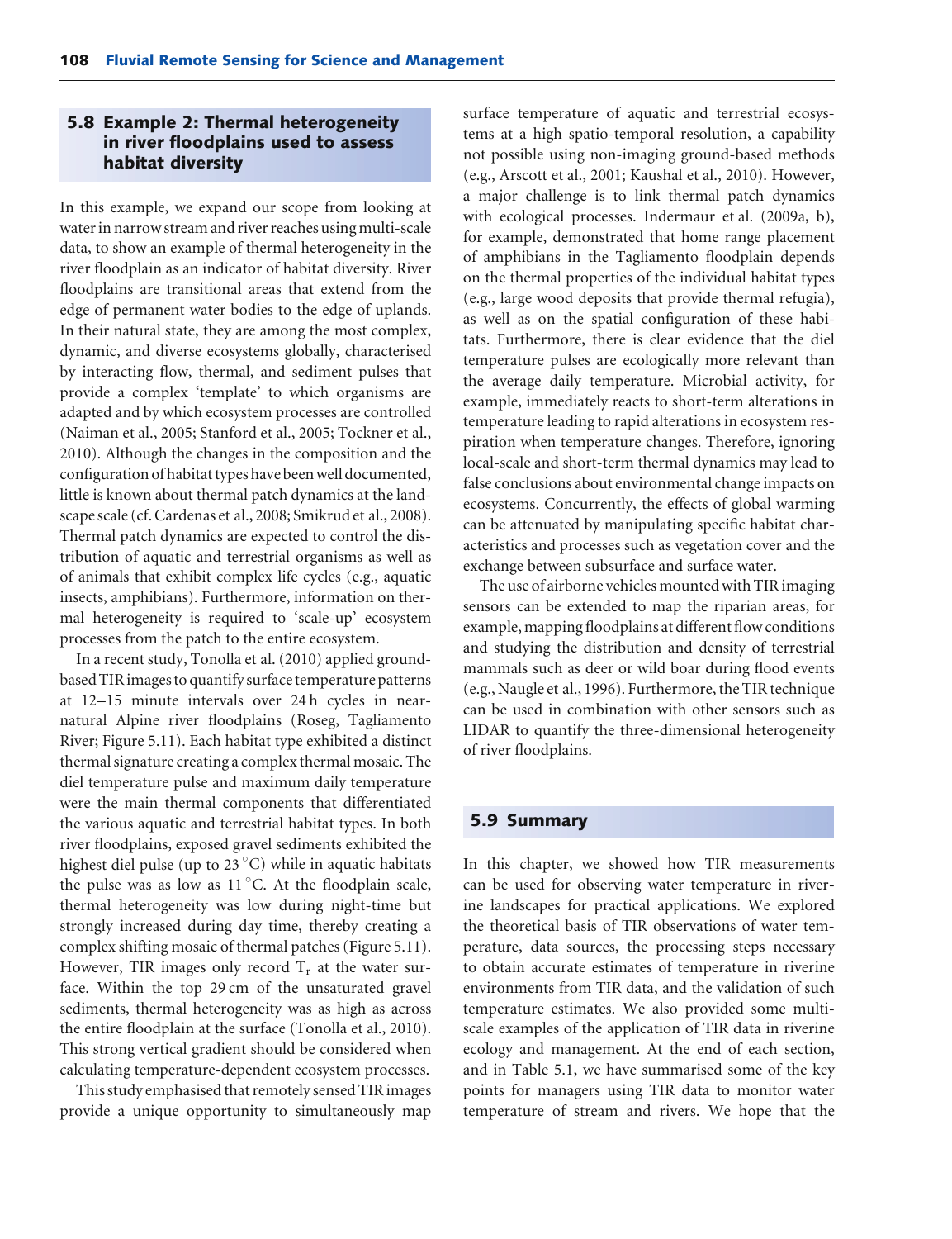

**Figure 5.11** Geo-referenced natural-color image of the Roseg floodplain (a), airborne TIR image (b), and (c) frequency distribution radiant temperatures in TIR image ( $^{\circ}$ C) at 15:00 (23 August 2004) (D. Tonolla, personal communication).

practical approach we took will be useful for the application of TIR remote sensing and can be successfully used in thermal monitoring of riverine landscapes.

## **Acknowledgements**

Although the research described in the article has been funded in part by the United States Environmental Protection Agency's STAR program through grant R827675- 01-0, it has not been subjected to EPA review, and does not necessarily reflect the views of the Agency, and no official endorsement should be inferred. Emissivity data reproduced from the MODIS Emissivity Library. This data set was collected by Dr. Zhengming Wan's Group at ICESS (Institute for Computational Earth System Science) located on the campus of UCSB (University of California, Santa Barbara). Any use of trade, product, or firm names is for descriptive purposes only and does not imply endorsement by the United States Government. We acknowledge the extensive contributions of M. Boyd (formerly with the Oregon Department of Environmental Quality, Portland, Oregon (USA), and currently with Watershed Sciences, Inc., Portland, Oregon, USA) for his development of river-temperature modeling techniques that utilised airborne TIR images for calibration and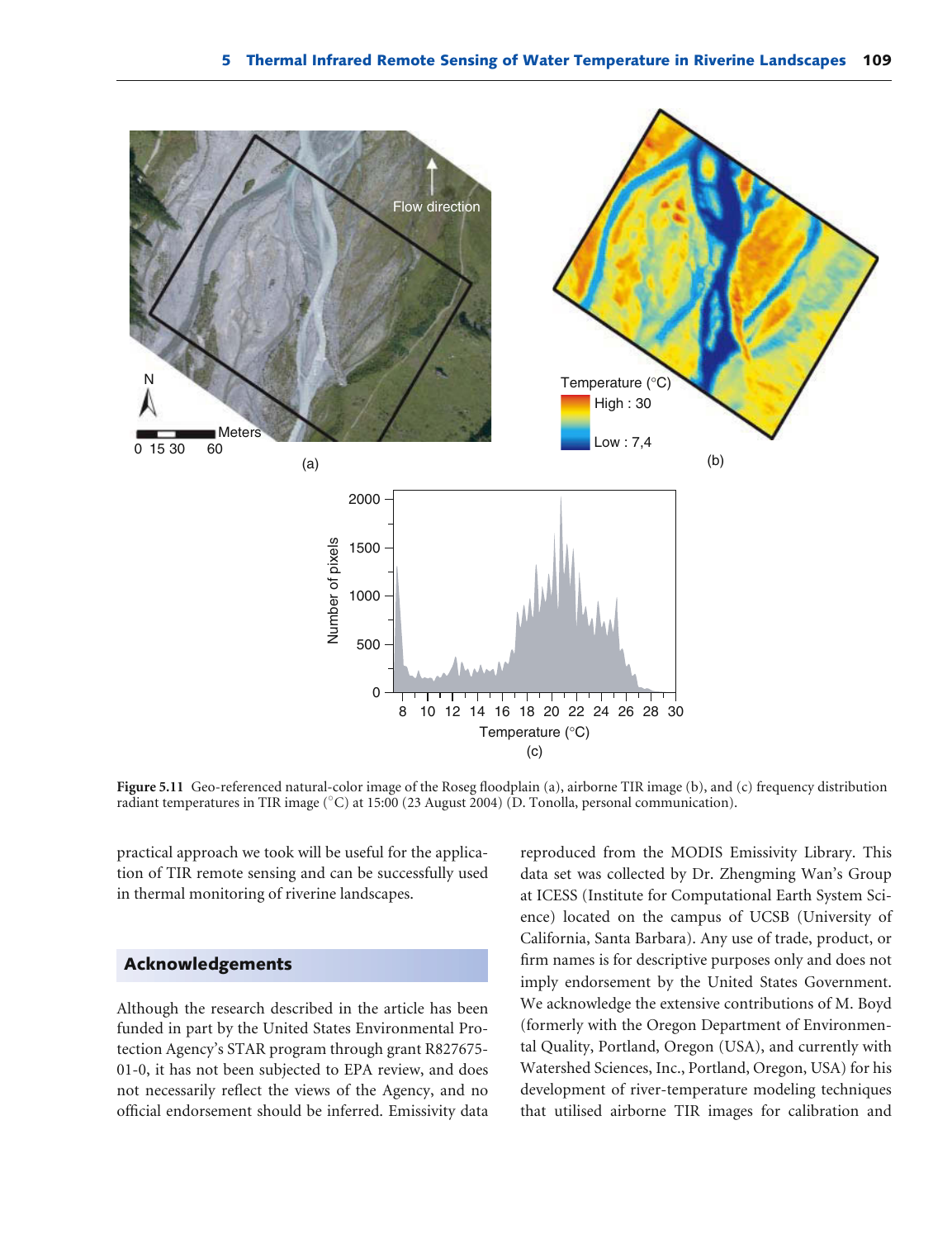led to airborne TIR data collection throughout thousands of kilometers of rivers and streams in Oregon and the Pacific Northwest (USA). We also thank Diego Tonolla, and H. Piegay and two anonymous reviewers for constructive comments.

# **5.10 Table of abbreviations**

| <b>ASTER</b>  | NASA EOS Advanced Spaceborne             |
|---------------|------------------------------------------|
|               | Thermal Emission and Reflection          |
|               | radiometer                               |
| DN            | Digital Number                           |
| E.            | Emissivity                               |
| <b>EPA</b>    | The United States Environmental          |
|               | Protection Agency                        |
| FAA           | Federal Aviation Administration (USA)    |
| <b>FOV</b>    | Field of view                            |
| <b>FLIR</b>   | Forward looking infrared                 |
| <b>GPS</b>    | Global positioning system                |
| <b>GSD</b>    | Ground sampling distance                 |
| <b>IFOV</b>   | Instantaneous field of view              |
| IMU           | Inertial measurement unit                |
| $L_p$         | Atmospheric path spectral radiance       |
| $L_{\rm g}$   | Spectral radiance emitted at the         |
|               | ground-surface                           |
| $L_{s}$       | Spectral radiance measured at the sensor |
| Landsat       | Sensor on the Landsat-7 spacecraft       |
| $ETM+$        |                                          |
| W             | Spectral radiant emittance               |
| <b>MASTER</b> | MODIS/ASTER airborne simulator           |
| <b>MODIS</b>  | NASA EOS sensor on the Terra and         |
|               | Aqua spacecrafts                         |
| $NE\Delta T$  | Noise-equivalent temperature change      |
| NIR           | Near infrared part of the                |
|               | electromagnetic spectrum                 |
| ρ             | Reflectivity                             |
| <b>SST</b>    | Sea-surface temperature                  |
| <b>SWIR</b>   | Shortwave Infrared                       |
| τ             | Atmospheric transmissivity               |
| $T_k$         | Kinetic water temperature                |
| $T_r$         | Radiant water temperature                |
| TIR           | Thermal Infrared                         |
| <b>TOA</b>    | Top of atmosphere                        |
| <b>UAV</b>    | Unmanned Aerial Vehicle                  |
| VNIR          | Visible and near infrared parts of the   |
|               | electromagnetic spectrum                 |
| λ             | Wavelength                               |

## **References**

- Adler-Golden, S.M., Matthew, M.W., Bernstein, L.S., Levine, R.Y., Berk, A., Richtsmeier, S.C., Acharya, P.K., Anderson, G.P., Felde, G., Gardner, J., Hike, M., Jeong, L.S., Pukall, B., Mello, J., Ratkowski, A., and Burke, H.-H. (1999). Atmospheric correction for shortwave spectral imagery based on MODTRAN4. *SPIE Proc. Imaging Spectrometry*, 3753, 61–69.
- Anding, D. and Kauth, R. (1970). Estimation of Sea Surface Temperature from space. *Remote Sensing of Environment*, 1, 217–220.
- Arrigoni, A.S., Poole, G.C., Mertes, L.A.K., O'Daniel, S.J., Woessner, W.W., and Thomas, S.A. (2008). Buffered, lagged, or cooled? Disentangling hyporheic influences on temperature cycles in stream channels. *Water Resources Research*, 44 (W09418).
- Arscott, D.B., Tockner, K., and Ward, J.V. (2001). Thermal heterogeneity along a braided floodplain river (Tagliamento River, northeastern Italy). *Canadian Journal of Fisheries and Aquatic Sciences*, 58, 2359–2373.
- Atwell, B.H., MacDonald, R.B., and Bartolucci, L.A. (1971). Thermal Mapping of Streams from airborne Radiometric Scanning. *Water Resources Bulletin*, 7 (2), 228–243.
- Baird, O.E. and Krueger, C.C. (2003). Behavioral thermoregulation of brook and rainbow trout: Comparison of summer habitat use in an Adirondack River, New York. *Transactions of the American Fisheries Society*, 132, 1194–1206.
- Baldridge, A.M., Hook, S.J., Grove, C.I., and G. Rivera, G. (2009). The ASTER Spectral Library Version 2.0. *Remote Sensing of Environment*, 113 (4), 711–715.
- Barnes, W.L., Pagano, T.S., and Salomonson, V.V. (1998). Prelaunch characteristics of the Moderate Resolution Imaging Spectroradiometer (MODIS) on EOS-AM1.*IEEE Transactions on Geoscience and Remote Sensing*, 36 (4), 1088–1100.
- Bartholomew, M.J., Kahle, A.B., and Hoover, G. (1989). Infrared spectroscopy  $(2, 3-20 \,\mu\text{m})$  for the geological interpretation of remotely-sensed multispectral thermal infrared data. *International Journal of Remote Sensing*, 10 (3), 529–544.
- Belknap, W. and Naiman, R.J. (1998). A GIS and TIR procedure to detect and map wall-base channels in western Washington. *Journal of Environmental Management*, 52, 147–160.
- Berk, A., Bernstein, L.S., and Robertson, D.C. (1989). MODTRAN: a moderate resolution model for LOWTRAN7. GL-TR-90-0122. Technical Report. Geophysics Directorate, Phillips Laboratory, Hanscom, AFB, MA. 44 pp.
- Berni, J.A.J., Zarco-Tejada, P.J., Suarez, L., Fereres, and E. (2009). Thermal and Narrow-band Multispectral Remote Sensing for Vegetation Monitoring from an Unmanned Aerial Vehicle. *IEEE Transactions on Geoscience and Remote Sensing*, 47, 722–738.
- Beschta, R.L., Bilby, R.E., Brown, G.W., Holtby, L.B., and Hofstra, T.D. (1987). Stream temperature and aquatic habitat: Fisheries and forestry interactions. In Streamside management: Forestry and fishery interactions. Salo, E.O. and Cundy,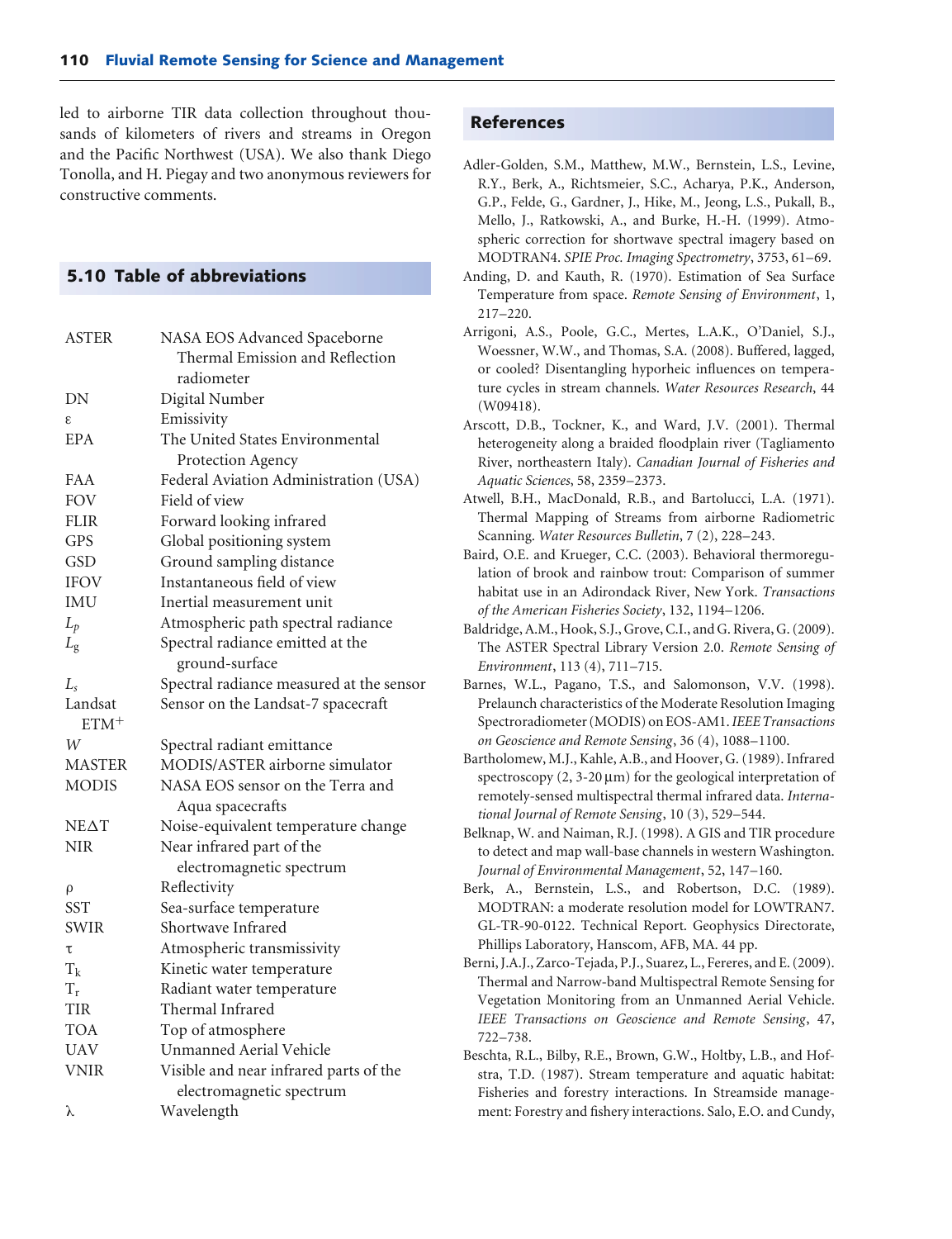T.W. (eds). University of Washington, Institute of Forest Resources: Seattle, USA: 191–232.

- Bolgrien, D.W. and Brooks, A.S. (1992). Analysis of thermal features of Lake-Michigan from AVHRR satellite images. *Journal of Great Lakes Research*, 18 (2), 259–266.
- Boyd, M. and Kasper, B. (2003). Analytical methods for dynamic open channel heat and mass transfer: Methodology for Heat Source Model Version 7.0. http:// www.deq.state.or.us/wq/TMDLs/tools.htm (Last accessed  $25<sup>th</sup>$  July 2010)
- Brown, G.W. and Krieger, J.T. (1970). Effects of clear-cutting on stream temperature. *Water Resources Research*, 6 (4), 1133–1139.
- Burkholder, B.K., Grant, G.E., Haggerty, R., Khangaonkar, T., and Wampler, P.J. (2008). Influence of hyporheic flow and geomorphology on temperature of a large, gravel-bed river, Clackamas River, Oregon.*Hydrological Processes*, 22, 941–953.
- Cardenas, M.B., Harvey, J.W., Packman, A.I., and Scott, D.T. (2008). Ground-based thermography of fluvial systems at low and high discharge reveals complex thermal heterogeneity driven by flow variation and bioroughness. *Hydrological Processes*, 22, 980–986.
- Cardenas, M.B., Neale, C.M.U., Jaworowski, C., and Heasler, H. (2011). High-resolution mapping of river-hydrothermal water mixing: Yellowstone National Park. *International Journal of Remote Sensing*, 32, 2765–2777.
- Chen, Y.D., Carsel, R.F., McCutcheon, S.C., and Nutter, W.L. (1998). Stream temperature simulation of forested riparian areas: I. watershed-scale model development. *Journal of Environmental Engineering*, 124 (4), 304–315.
- Chen, C.Q., Shi, P., and Mao, Q.W. (2003). Application of remote sensing techniques for monitoring the thermal pollution of cooling-water discharge from nuclear power plant. *Journal of Environmental Science and Health Part A*, 38 (8), 1659–1668.
- Cherkauer, K.A., Burges, S.J., Handcock, R.N., Kay, J.E., Kampf, S.K., and Gillespie, A.R. (2005). Assessing satellite-based thermal-infrared remote-sensing for monitoring Pacific Northwest river temperatures. *Journal of the American Water Resources Association*, October. Paper No. 03161.
- Cristea, N.C. and Burges, S.J. (2009). Use of Thermal Infrared Imagery to Complement Monitoring and Modeling of Spatial Stream Temperatures. *Journal of Hydrologic Engineering*, Oct 2009, 1080:1090.
- Cuenca, J. and Sobrino, J.A. (2004). Experimental measurements for studying angular and spectral variation of thermal infrared emissivity. *Applied Optics*, 43 (23), 4598–4602.
- de Jong, S.M., and van der Meer, F.D. (Eds.) (2004). Remote sensing image analysis: including the spatial domain, Dordrecht: London, p. 359.
- Dahle, S. (2009). Predicting the growth potential of a shallow, warm-water sport fishery: A spatially explicit bioenergetics approach. MSc Thesis, Utah State University, pp. 49.
- Danielescu, S., MacQuarrie, K.T.B., and Faux, R.N. (2009). The integration of thermal infrared imaging, discharge measurements and numerical simulation to quantify the relative

contributions of freshwater inflows to small estuaries in Atlantic Canada. *Hydrological Processes*, 23 (20), 2847–2859.

- Dudhia, J. (1993). A non-hydrostatic version of the Penn State-NCAR mesoscale model: validation tests and simulation of an Atlantic cyclone and cold front. *Monthly Weather Review*, 121, 1493–1513.
- Dunckel, A.E., Cardenas, M.B., Sawyer, A.H., and Bennett, P.C. (2009). High-resolution in-situ thermal imaging of microbial mats at El Tatio Geyser, Chile shows coupling between community color and temperature. *Geophysical Research Letters*, 36 (L23403), 5 pp, doi:10.1029/2009GL041366.
- Ebersole, J.L., Liss, W.J., and Frissell, C.A. (2001). Relationship between stream temperature, thermal refugia and rainbow trout Oncorhynchus mykiss abundance in arid-land streams in the northwestern United States. *Ecology of Freshwater Fish*, 10, 1–10.
- Emery, W.J. and Yu Y. (1997). Satellite sea surface temperature patterns. *International Journal of Remote Sensing*, 18 (2), 323–334.
- Environmental Protection Agency (2003). EPA Region 10 guidance for Pacific Northwest state and tribal temperature water quality standards. Region 10 Office of Water, Seattle, WA. EPA 910-B-03-002. 57 pp.
- Faux, R.N. and McIntosh, B.A. (2000). Stream temperature assessment. *Conservation in Practice*, 1, 38–39.
- Faux, R.N., Lachowsky, H., Maus, P., Torgersen, C.E., and Boyd, M.S. (2001). New approaches for monitoring stream temperature: Airborne thermal infrared remote sensing. Remote Sensing Applications Laboratory, USDA Forest Service, Salt Lake City, Utah.
- Gillespie, A.R. (1992). Spectral mixture analysis of multispectral thermal infrared images. *Remote Sensing of Environment*, 42, 137–145.
- Gillespie, A.R., Kahle, A.B., and Palluconi, F.D. (1984). Mapping alluvial fans in Death Valley, California, using multichannel thermal infrared images. *Geophysical. Research. Letters*, 11 (11), 1153–1156.
- Gillespie, A.R., Rokugawa, S., Matsunaga, T., Cothern, J.S., Hook, S., and Kahle, A.B. (1998). A temperature and emissivity separation algorithm for ASTER images. *IEEE Transactions on Geoscience and Remote Sensing*, 36 (4), 1113–1126.
- Google Inc. (2010). Google Earth (Version 5.0), http:// www.google.com/earth/index.html (Last accessed 25<sup>th</sup> July 2010).
- Gu, Y., Zhang, Y., and Zhang, J. (2008). Integration of spatial-spectral information for resolution enhancement in hyperspectral images. IEEE *Transactions on Geoscience and Remote Sensing*, 46 (5), 1347–1358. DOI: 10.1109/TGRS.2008.917270.
- Gustafson, W.T., Handcock, R.N., Gillespie, A.R., and Tonooka, H. (2003). Image sharpening method to recover stream temperatures from ASTER images. Proceedings SPIE International Society for Optical Engineering. *Remote Sensing for Environmental Monitoring*, 4886 (72).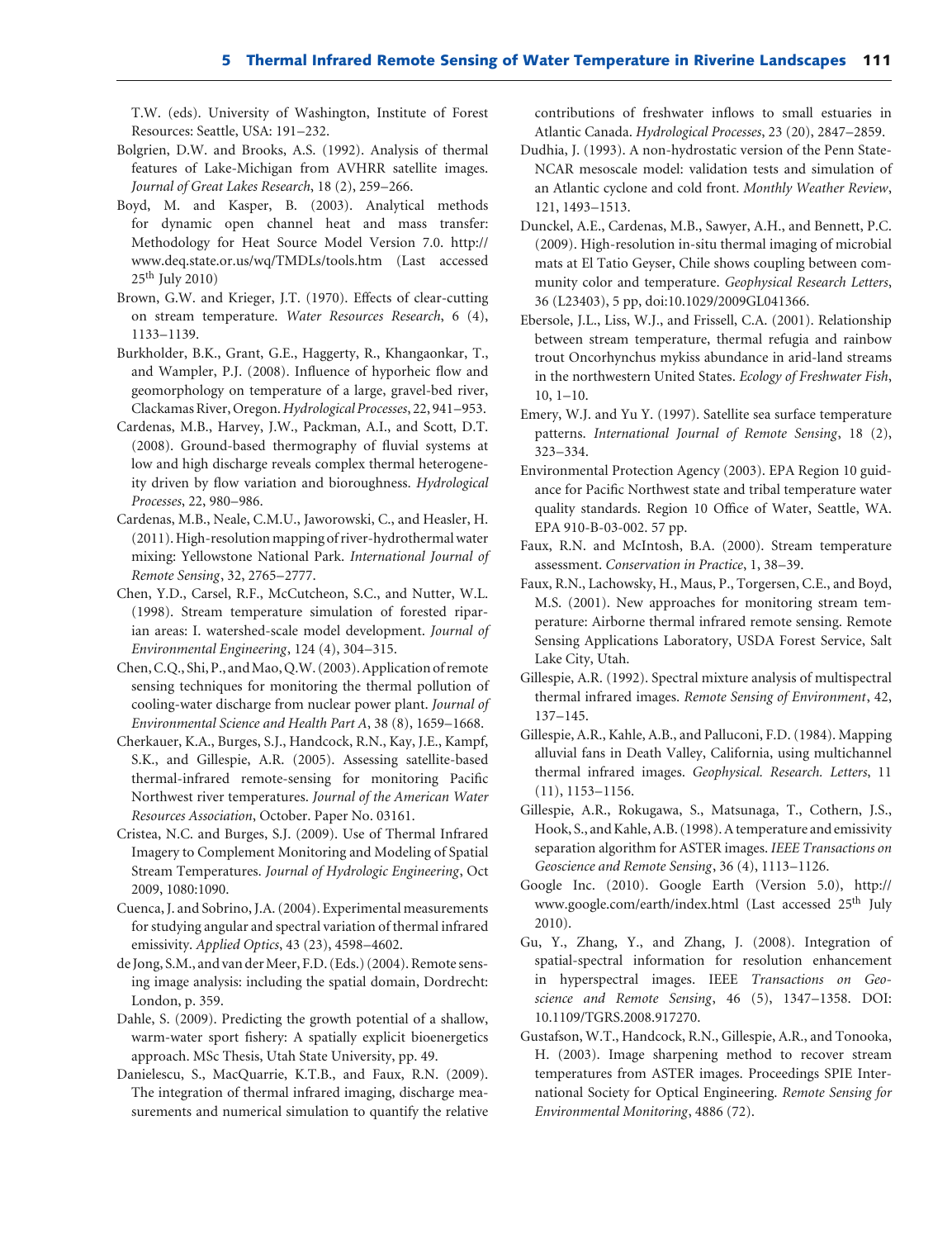- Handcock, R.N., Cherkauer, K.A., Kay, J.E., Gillespie, A., Burges, S.J., and Booth, D.B. (2002). Spatial Variability in Radiant Stream Temperatures Estimated from Thermal Infrared Images. *Eos Transactions AGU*, 83 (47), Fall Meet. Suppl., Abstract H72 E-0896, 2002.
- Handcock, R.N., Gillespie, A., Cherkauer, K.A., Kay, J.E., Burges, S.J., and Kampf, S.K. (2006). Accuracy and uncertainty of thermal-infrared remote sensing of stream temperatures at multiple spatial scales. *Remote Sensing of Environment*, 100, 427–440.
- Hick, P.T., and Carlton, M.D.W. (1991). Practical applications of airborne multispectral scanner data for forest, agriculture, and environmental monitoring. Pages 60–61 in 24th International Symposium on Remote Sensing of Environment, Rio de Janeiro, Brazil.
- High, B., Peery, C.A., and Bennett, D.H. (2006). Temporary staging of Columbia River summer steelhead in coolwater areas and its effect on migration rates. *Transactions of the American Fisheries Society*, 135, 519–528.
- Hook, S.J., Myers, J.J., Thome, K.J., Fitzgerald, M., and Kahle, A.B. (2001). The MODIS/ASTER airborne simulator (MASTER) – a new instrument for earth science studies. *Remote Sensing of Environment*, 76 (1), 93–102.
- Hook, S.J., Prata, F.J., Alley, R.E., Abtahi, A., Richards, R.C., Schladow, S.G., and Palmarsson, S.O. (2003). Retrieval of lake bulk and skin temperatures using Along-Track Scanning Radiometer (ATSR-2) data: A case study using Lake Tahoe, California. *Journal of Atmospheric and Oceanic Technology*, 20 (4), 534–548.
- Indermaur, L., Gehring, M., Wehrle, W., Tockner, K., and Näf-Dänzer, B. (2009a). Behavior-based scale definitions for determining individual space use: requirement of two amphibians. *The American Naturalist*, 173, 60–71.
- Indermaur, L., Winzeler, T., Schmidt, B.R., Tockner, K., and Schaub, M. (2009b). Differential resource selection within shared habitat types across spatial scales in sympatric toads. *Ecology*, 90, 3430–3444.
- Ishiyama, T., Tsuchiya, K., and Sugihara, S. (1995). Influence of look-angle on the water-surface temperature observed with an IR radiometer, *Advances in Space Research*, 17 (1), 43–46.
- Jessup, A.T., Zappa, C.J., Loewen, M.R., and Hesany, V. (1997). Infrared remote sensing of breaking waves.*Nature*, 385 (6611), 52–55.
- Kay, J.E., Kampf, S.K., Handcock, R., Cherkauer, K., Gillespie, A.R., and Burges, S.J. (2005). Accuracy of lake and stream temperatures estimated from thermal infrared imagery. *Journal of the American Water Resources Association*, October. Paper No. 04102.
- Kahle, A.B., Palluconi, F.D., Hook, S.J., Realmuto, V.J., and Bothwell, G. (1991). The Advanced Spaceborne Thermal Emission and Reflectance Radiometer (ASTER). *International Journal of Imaging Systems Technology*, 3, 144–156.
- Kaushal, S.S., Likens, G.E., Jaworski, N.A., Pace, M.L., Sides, A.M., Seekell, D., Belt, K.T., Secor, D.H., and Wingate, R.L. (2010). Rising stream and river temperatures in the United

States. Frontiers in Ecology and the Environment (e-View). doi:10.1890/090037.

- Kilpatrick, K.A., Podesta, G.P., and Evans, R. (2001). Overview of the NOAA/NASA advanced very high resolution radiometer Pathfinder algorithm for sea surface temperature and associated matchup database. *Journal of Geophysical Research-Oceans*, 106 (C5), 9179–9197.
- Kotchenova, S.Y., Vermote, E.F., Matarrese, R., and Klemm, Jr., F.J. (2006). Validation of a vector version of the 6S radiative transfer code for atmospheric correction of satellite data. Part I: Path Radiance. *Applied Optics*, 45, 6762–6774.
- LeDrew, E.F. and Franklin, S.E. (1985). The use of thermal infrared imagery in surface current analysis of a small lake. *Photogrammetric Engineering and Remote Sensing*, 51, 565–573.
- Lillesand, T.M., Kiefer, R.W., and Chipman, J.W. (2008). Remote sensing and image interpretation, 6th Ed.; John Wiley and Sons: Hoboken, USA, p. 768.
- Loheide, S.P. and Gorelick, S.M. (2006). Quantifying streamaquifer interactions through the analysis of remotely sensed thermographic profiles and *in situ* temperature histories. *Environmental Science and Technology*, 40, 3336–3341.
- Madej, M.A., Currens, C., Ozaki, V., Yee, J., and Anderson, D.G. (2006). Assessing possible thermal rearing restrictions for juvenile coho salmon (Oncorhynchus kisutch) through thermal infrared imaging and in-stream monitoring, Redwood Creek, California. *Canadian Journal of Fisheries and Aquatic Sciences*, 63, 1384–1396.
- Masuda, K., Takashima, T., and Takayama, Y. (1988). Emissivity of pure and sea waters for the model sea-surface in the infrared window regions. *Remote Sensing of Environment*, 24 (2), 313–329.
- Matthews, K.R. and Berg, N.H. (1997). Rainbow trout responses to water temperature and dissolved oxygen stress in two southern California stream pools. *Journal of Fish Biology*, 50  $(1), 50-67.$
- Mather, P.M. (2004). Computer Processing of Remotely Sensed Images (3rd Ed.). John Wiley, Chichester, U.K.
- McCullough, D.A., Bartholow, J.M., Jager, H.I., Beschta, R.L., Cheslak, E.F., Deas, M.L., Ebersole, J.L., Foott, J.S., Johnson, S.L., Marine, K.R., Mesa, M.G., Petersen, J.H., Souchon, Y., Tiffan, K.F., and Wurtsbaugh, W.A. (2009). Research in thermal biology: Burning questions for coldwater stream fishes. *Reviews in Fisheries Science*, 17, 90–115.
- Mertes, L.A.K., Dekker, A.G., Brakenridge, G.R., Birkett, C.M., and Letourneau, G. (2004). Rivers and lakes. In Remote sensing for natural resource management and environmental monitoring. Manual of remote sensing. Volume 4, Ustin, S.L. (ed.) John Wiley & Sons, Inc.: Hoboken, New Jersey, pp. 345–400.
- MODIS Emissivity Library. (2010). http://www.icess.ucsb.edu/ modis/EMIS/html/em.html (Last accessed 25<sup>th</sup> July 2010).
- Naiman, R.J., Decamps, H., and McClain, ME. (2005). Riparia. Elsevier/Academic Press. San Diego, USA.